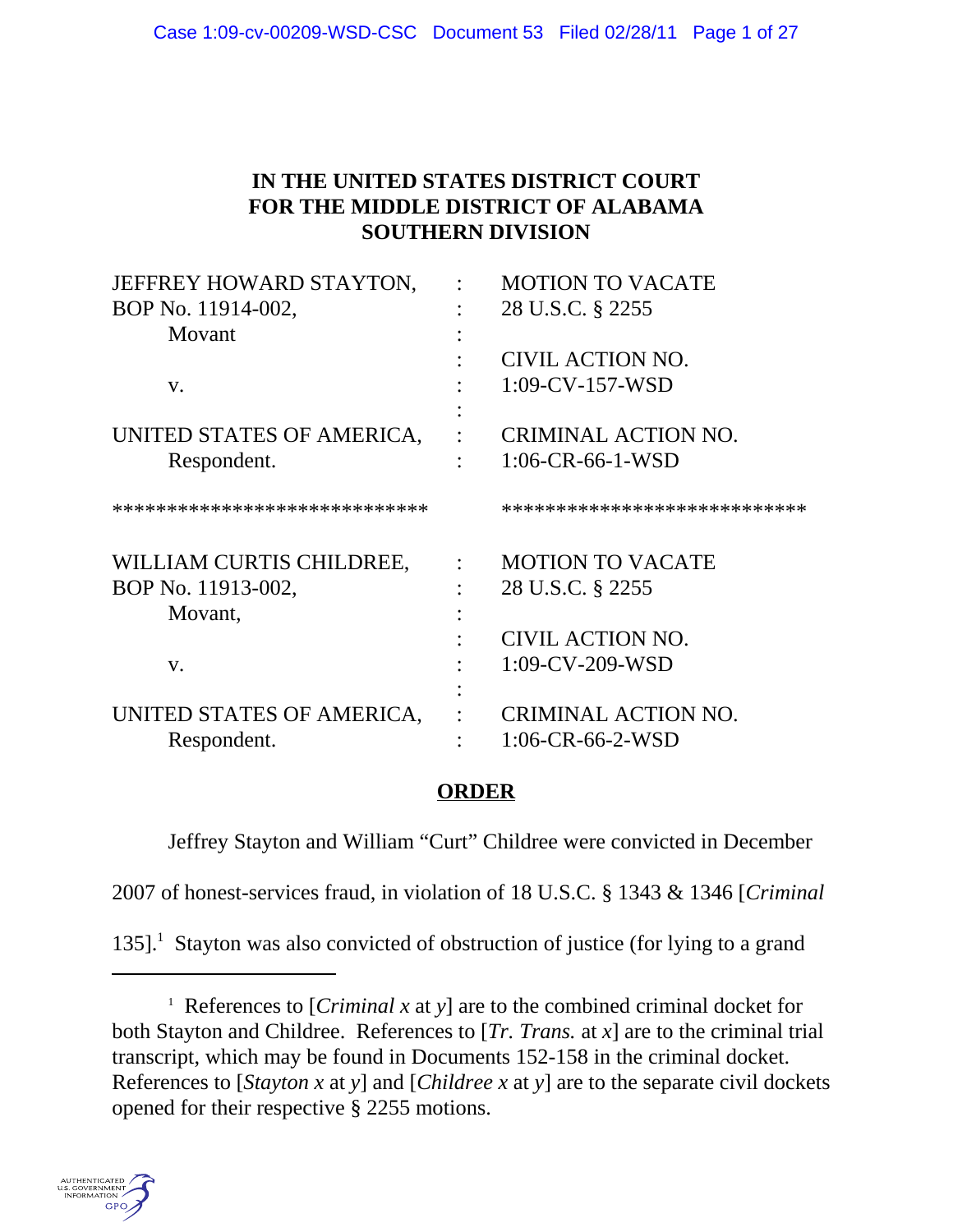jury), in violation of 18 U.S.C. § 1503 [*id.*]. Both men were acquitted on bribery charges under 18 U.S.C. § 201 [*id.*]. Neither Stayton nor Childree filed a direct appeal. Both men instead filed motions, that they later amended, to vacate, set aside or correct their sentences under 28 U.S.C. § 2255.

After Stayton and Childree's amended § 2255 motions were filed, the United States Supreme Court decided *Skilling v. United States*, 130 S. Ct. 2896 (2010). *Skilling* resolved a "void for vagueness" challenge to 18 U.S.C. § 1346 by "par[ing] that body of precedent down to its core" and holding that convictions for honest-services fraud may be returned only for "fraudulent schemes to deprive another of honest services through bribes or kickbacks supplied by a third party who had not been deceived." *Skilling*, 130 S. Ct. at 2928. This Court ordered Stayton, Childree, and the Government to brief the application of *Skilling* to this case.

This matter is now before the Court on Stayton and Childree's § 2255 motions, as amended and briefed, the Government's responses, and the supplemental briefing ordered by the Court [*Stayton* 1, 15, 24, 26, 27, 35, 36 & 37; *Childree* 1, 2, 12, 14, 22, 29, 46, 47, 48 & 49]. After a thorough review of the record, the Court vacates the honest-services fraud convictions of Stayton and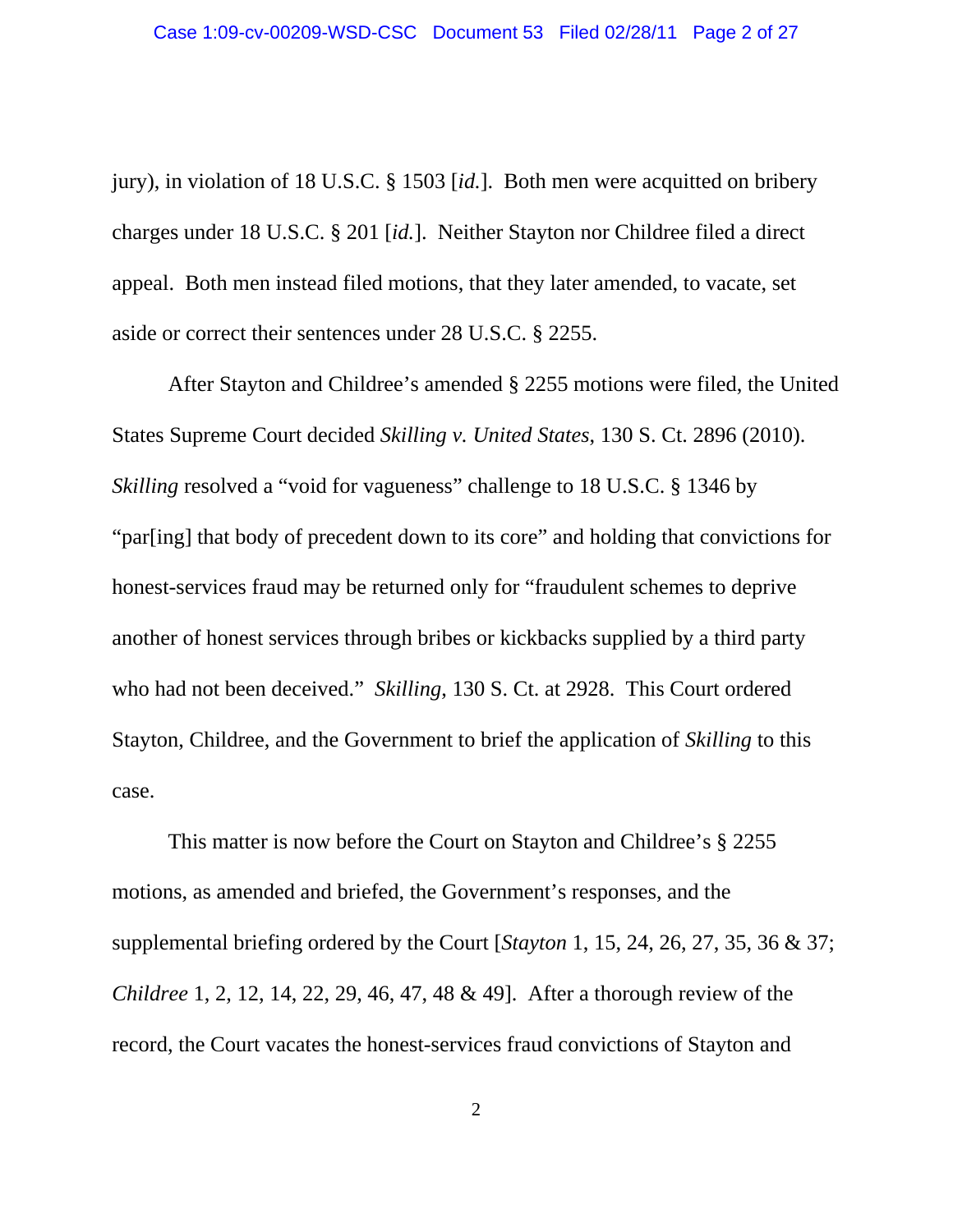Childree. Stayton's conviction for obstruction of justice is not vacated and his motion for § 2255 relief on this Count of conviction is denied.

#### **I. BACKGROUND**

Jeffrey Stayton was "the Aviation Officer for the Army Test and Evaluation Command in Alexandria, Virginia" [*Stayton* 1 at 14]. Among his "primary functions was coordinating the acquisition of foreign aircraft for use by the Department of Defense" [*id.*]. William Childree was "the principal of Maverick Aviation," an Alabama business [*Childree* 12 at 1]. Stayton and Childree were close friends. So close, that Stayton intended one day to take over Maverick Aviation [*Tr. Trans.* at 429].

In the wake of September 11, 2001, the United States Government sought a military contractor to purchase, modify, and deliver "two Russian Mi-17 helicopters . . . on an extremely expedited schedule" [*Stayton* 15 at 1]. The contract – which was classified – had a final value of approximately \$5 million [*Tr. Trans*. at 318-22]. Based in significant part on Stayton's input, Maverick was selected as the contractor [*Tr. Trans*. at 260-65].

Soon after Stayton, Childree, and others returned from Siberia in December 2001, \$1 million in helicopter contract funds were released from escrow based on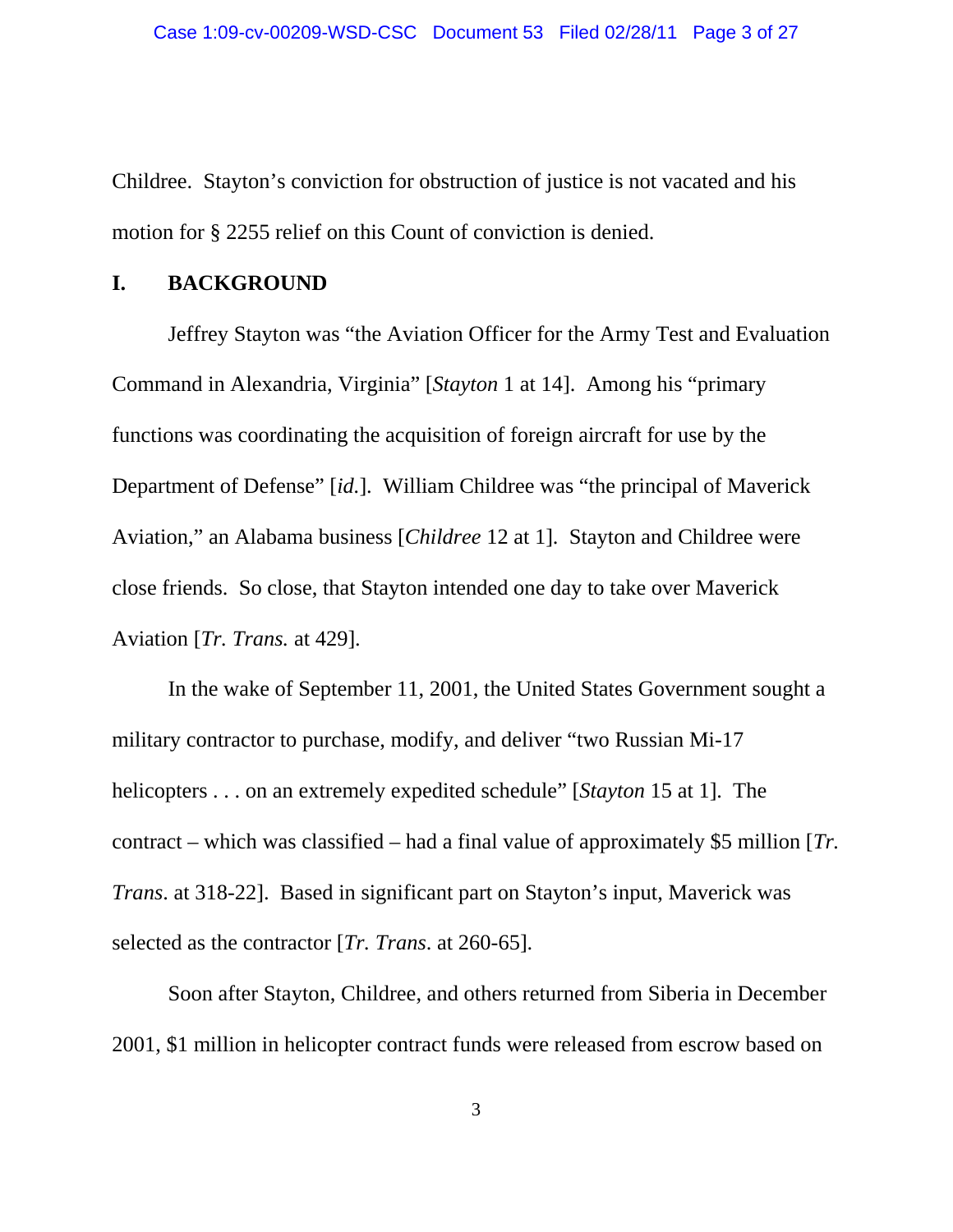Stayton's (premature) certification that certain contract requirements had been completed [*Tr. Trans*. at 322-27]. Less than two weeks later, Childree directed the Government's escrow agent to use a portion of those contract funds to pay off Childree's home mortgage. Childree also directed the Government's escrow agent to wire \$61,071.75 in contract funds from Alabama to California to pay off the second mortgage on Stayton's Virginia home. Childree told the escrow agent that "he wanted us to wire this money to payoff the loan for Mr. Stayton in payment for some work that Mr. Stayton had done for him on some parts that had been purchased for the helicopters" as "payment for the part he played" [*Tr. Trans*. at 74].

As a senior government official involved in procurement and government contracts, Stayton was required to attend annual ethics training [*Tr. Trans*. at 704- 06]. Stayton was further required to file annual financial disclosure statements [*id.*]. Despite these disclosure requirements, Stayton did not disclose the 2002 payoff of his second mortgage by Childree in his annual disclosure statements (or otherwise) until at least 2006.

The Maverick contract first came under close scrutiny in 2002. Over the next few years, both Stayton and Childree received document requests and

4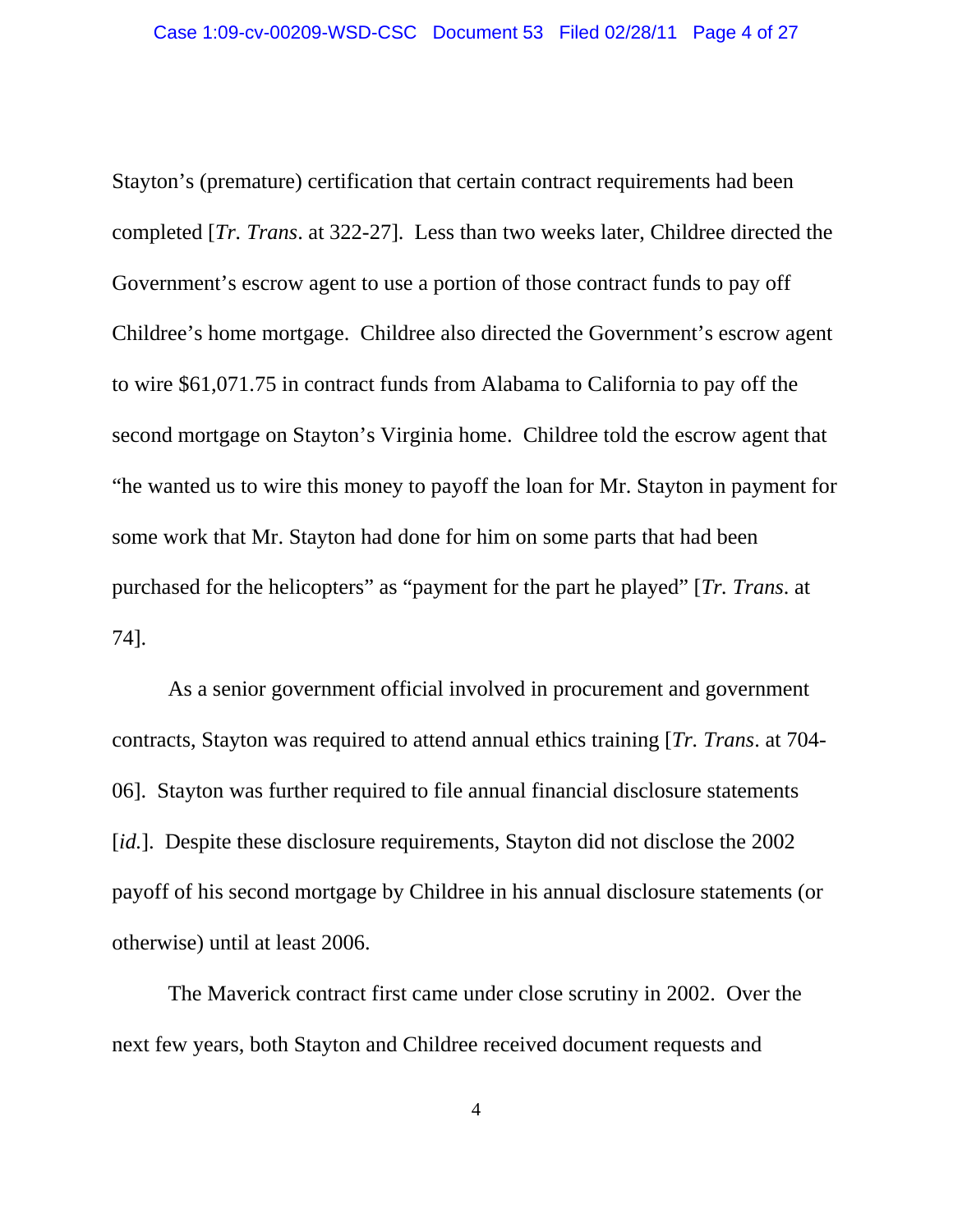subpoenas aimed at uncovering financial transactions between them. Neither Stayton nor Childree revealed the 2002 loan payoff in response to those requests and subpoenas [*Tr. Trans*. at 516-20 & 528-31]. As late as 2005, Stayton affirmatively stated in a cover note in a response to a subpoena: "I have no business dealings or financial interests that would or have made payments of [sic] or toward my home or other debts" [*Tr. Trans*. at 531].

When confronted in 2006 with documentary evidence that Childree had wired contract funds to pay off Stayton's second mortgage, Stayton told investigators and grand jurors that it was a "loan." Stayton acknowledged, however, that there was "no documentation on the loan" and "no terms that were agreed," including, for instance, an interest rate, a maturity date, an amortization schedule, or security [*Tr. Trans*. at 520-22 & 926 & 943-49]. There was no evidence that Stayton, between 2002 and 2007, ever made any payments of principal or interest on the "loan." In contrast, when Childree loaned his own daughter money, he required payments, if not always monthly, at least "close to clockwork" [*Tr. Trans*. at 1054-55].

Stayton never listed the "loan" as a liability and Childree never listed the "loan" as an asset on their own later loan applications or personal financial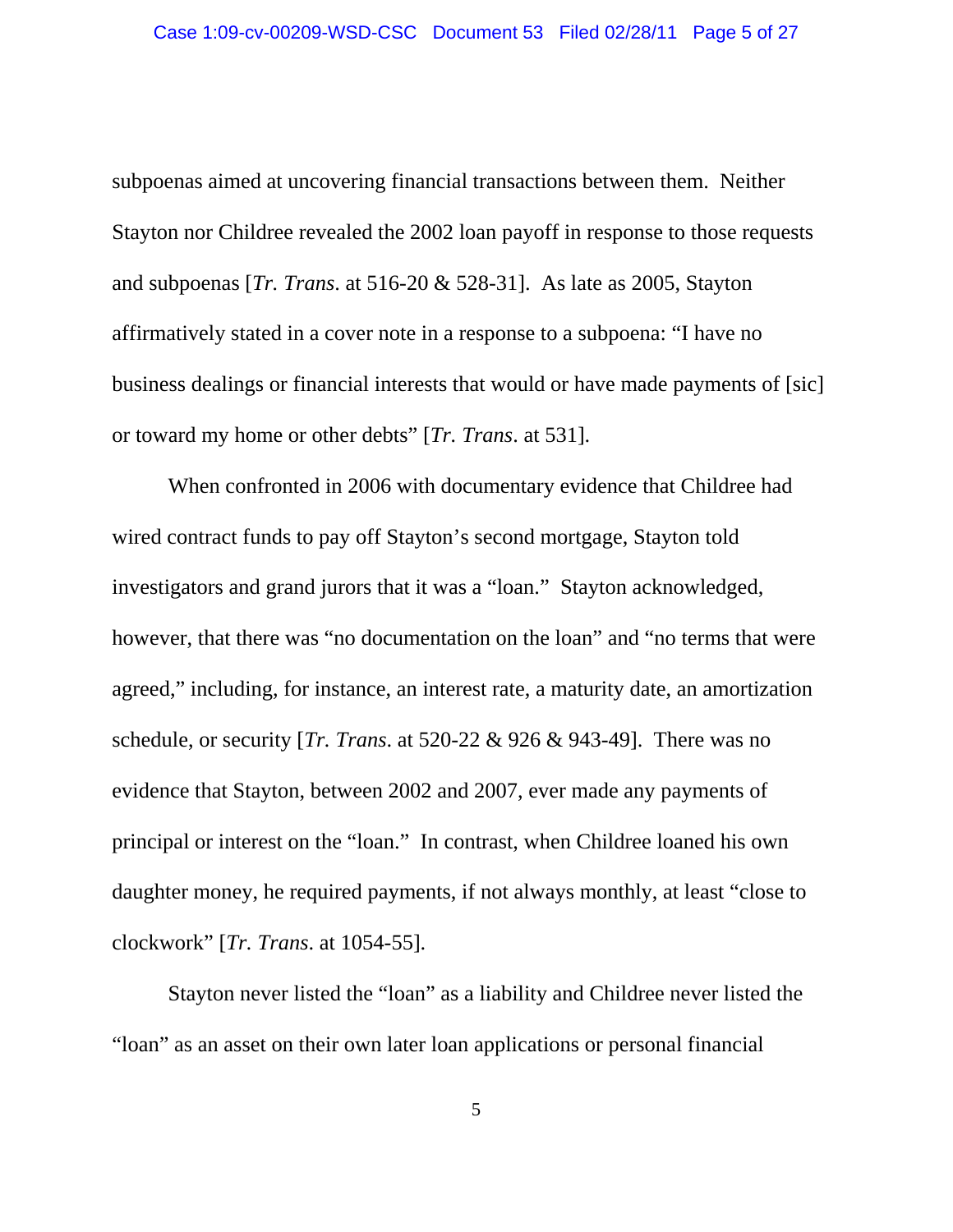statements, even when those documents called for the information [*Tr. Trans*. at 644-51]. Stayton's only explanation for why the "loan" was never documented was that – eleven months after his second mortgage was paid off by Childree and after the investigation into the Maverick contract was initiated – his supervisor issued a "no contact" order forbidding Stayton from communicating with Childree. In rebuttal, the Government introduced evidence indicating that Stayton repeatedly violated that "no contact" order [*Tr. Trans*. at 928]. The Government also introduced evidence that, in 2002, Childree sold Stayton a 1974 Corvette for \$5,000, despite having paid \$15,000 for the car just a year earlier [*Tr. Trans*. at 1071].

Stayton and Childree were both summoned to appear before a grand jury. Childree declined to appear. Stayton, however, elected to testify. Stayton's grand jury testimony, which was played at trial, was evasive, equivocal, and selfcontradictory [*Tr. Trans*. at 542-639]. In March 2006, Childree and Stayton were indicted in the Middle District of Alabama for honest-services fraud and bribery, and Stayton was also indicted for obstruction of justice (with respect to his grand jury testimony) [*Criminal* 1].

6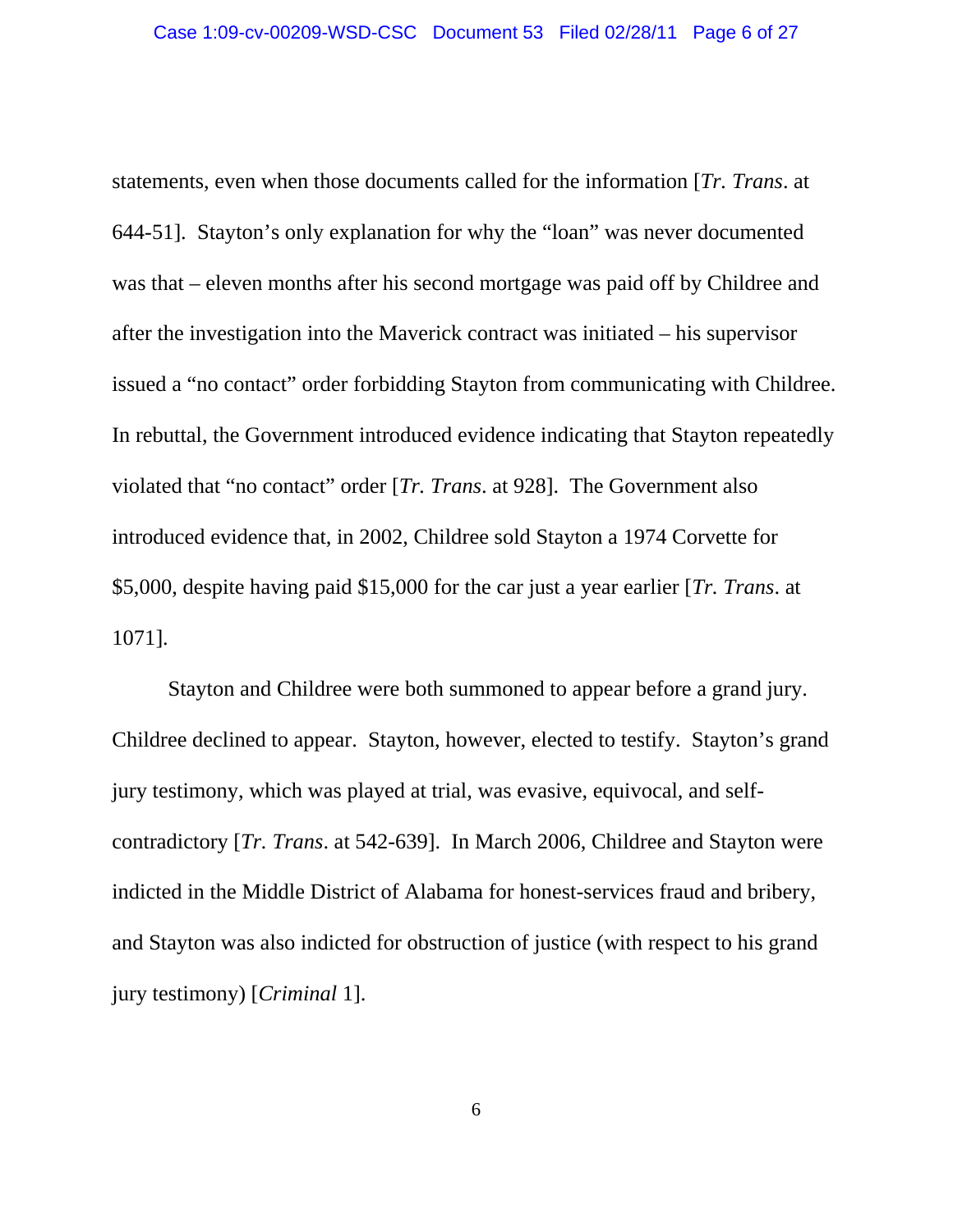After several months of pre-trial proceedings, the Honorable Mark Fuller recused himself and requested that the case be assigned to a judge from outside the Middle District of Alabama [*Criminal* 68]. Pursuant to 28 U.S.C. § 292(b), the United States Court of Appeals for the Eleventh Circuit designated this Court (Duffey, J.) to preside over the litigation [*Criminal* 69]. Because a classified contract was involved, motions practice and hearings were held pursuant to the Classified Information Procedures Act ("CIPA"), 18 U.S.C. App. 3. Through trial counsel, the parties, as allowed by CIPA, negotiated stipulations to be admitted at trial. $^{2}$ 

In July 2007, trial counsel for Childree produced a copy of a note dated January 9, 2002, in which Stayton "thanked" Childree for the \$61,071.75 "loan." In part because the note was first produced 5-1/2 years after it had allegedly been written – despite earlier document requests and subpoenas directed to Stayton and Childree – the Government submitted the note to the United States Secret Service for analysis. The Secret Service's August 2007 report "determined that the black

<sup>&</sup>lt;sup>2</sup> The parties devote a significant part of their § 2255 filings to arguments about the CIPA proceedings and the stipulations. *Skilling* controls the outcome of Stayton's and Childree's challenge to their honest-services fraud convictions, and the alleged errors in the CIPA proceedings are unrelated to Stayton's conviction for obstruction of justice.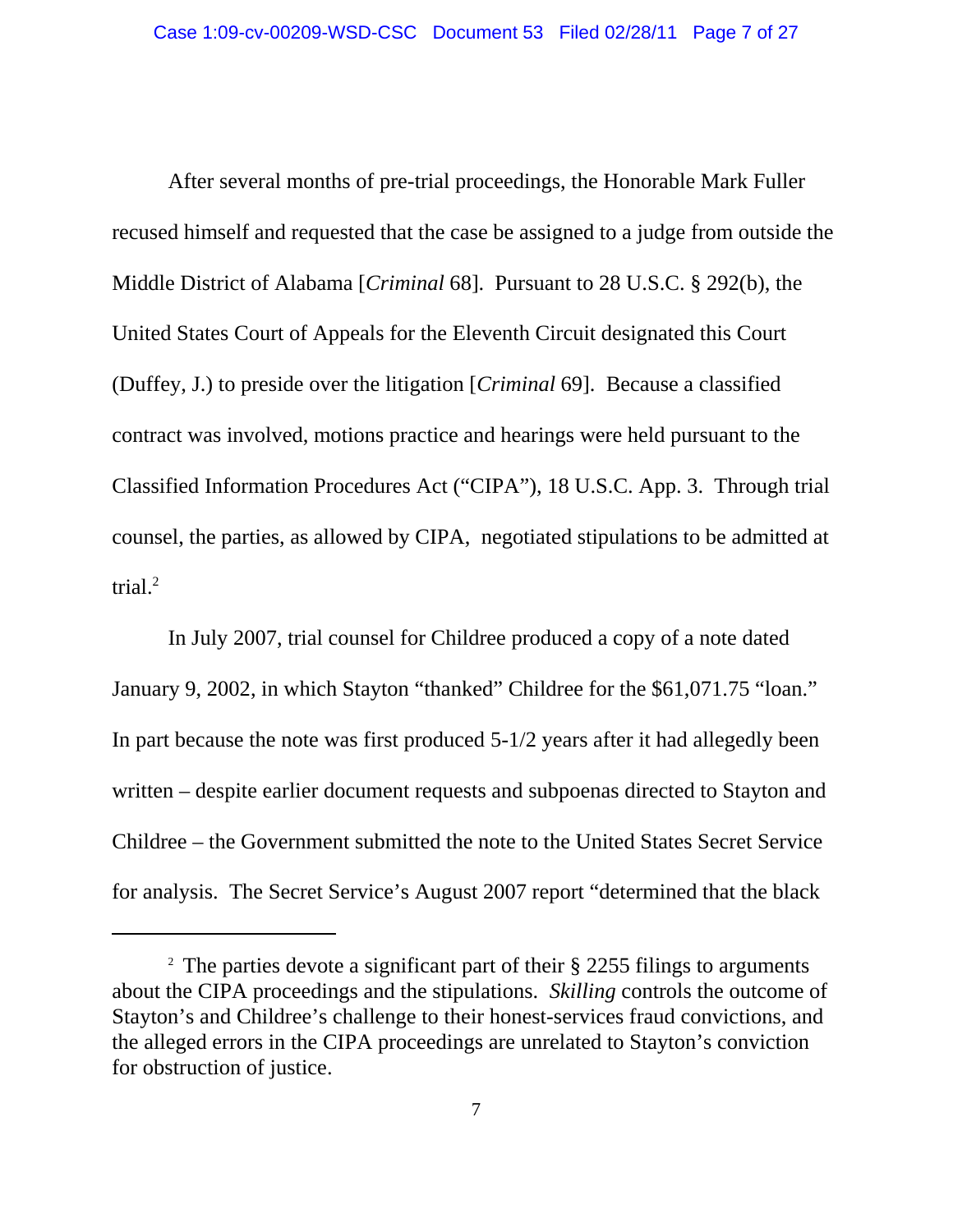ink used . . . matched a standard that was commercially available prior to 2002 and is still widely available" [*Stayton* 24-2 at 3]. In other words, the note *might* have been written in 2002, as Stayton and Childree contended, or it *might* have been written in 2007, as the Government believed. The Secret Service report opined: "Therefore, no conclusion could be rendered regarding the authenticity of Exhibit Q1 with respect to the first production date of the writing ink" [*id*.].

The Secret Service also conducted a watermark analysis and an indented writing analysis of the note. The watermark analysis was inconsequential because there was no discernable watermark in the note paper. The indented writing analysis showed only that at some point the word "Curt" was written and double underscored on a piece of paper placed on top of the note. Neither of these additional two forms of analysis indicate whether the note was written in 2002 or 2007. The Government did not share the Secret Service's report with Stayton or Childree before trial.

The trial commenced in December 2007. In light of then applicable Eleventh Circuit precedent – and consistent with precedent from circuits across the country – this Court instructed the jury that it could find Stayton and Childree guilty of honest-services fraud for "accepting a bribe, taking a kickback, or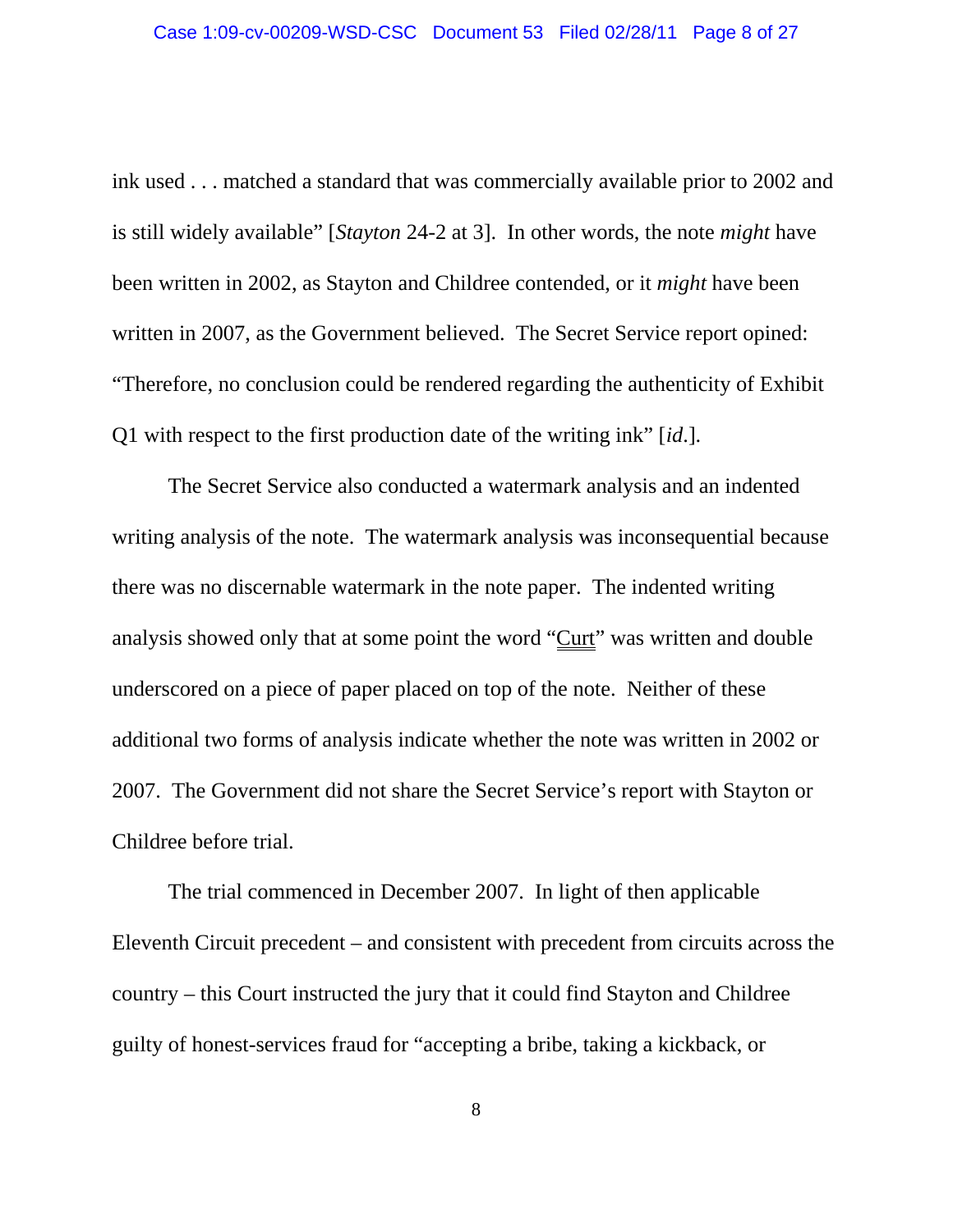receiving a personal benefit from an undisclosed conflict of interest" [*Tr. Trans*. at 1226].<sup>3</sup> The Eleventh Circuit's honest-services pattern jury instruction was used to charge the jury.

Both men were convicted of honest-services fraud, and Stayton was also convicted of obstruction of justice. As also noted above, both men were acquitted of bribery. Neither Stayton nor Childree filed a direct appeal.<sup>4</sup> Both men filed § 2255 motions, which they later amended, in the Middle District of Alabama, and are represented by new counsel. Stayton opposed the referral of his § 2255 motion

<sup>3</sup> The court instructed the jury:

If instead the official or employee acts or makes a decision based on the official's own personal interest, such as accepting a bribe, taking a kickback or receiving a personal benefit from an undisclosed *conflict of interest*, the official has defrauded the government of the official's honest services even though the department, agency or other public entity may not have suffered any monetary loss in the transaction. Further, the government does not have to prove that a public official would have made different official decisions if he had avoided or disclosed *the conflict of interest*.

[*Tr. Trans.* at 1226-27 (emphasis added)].

4 Although both Stayton and Childree initially charged their trial counsel with providing ineffective assistance for not taking direct appeals, Stayton and Childree have since abandoned those claims.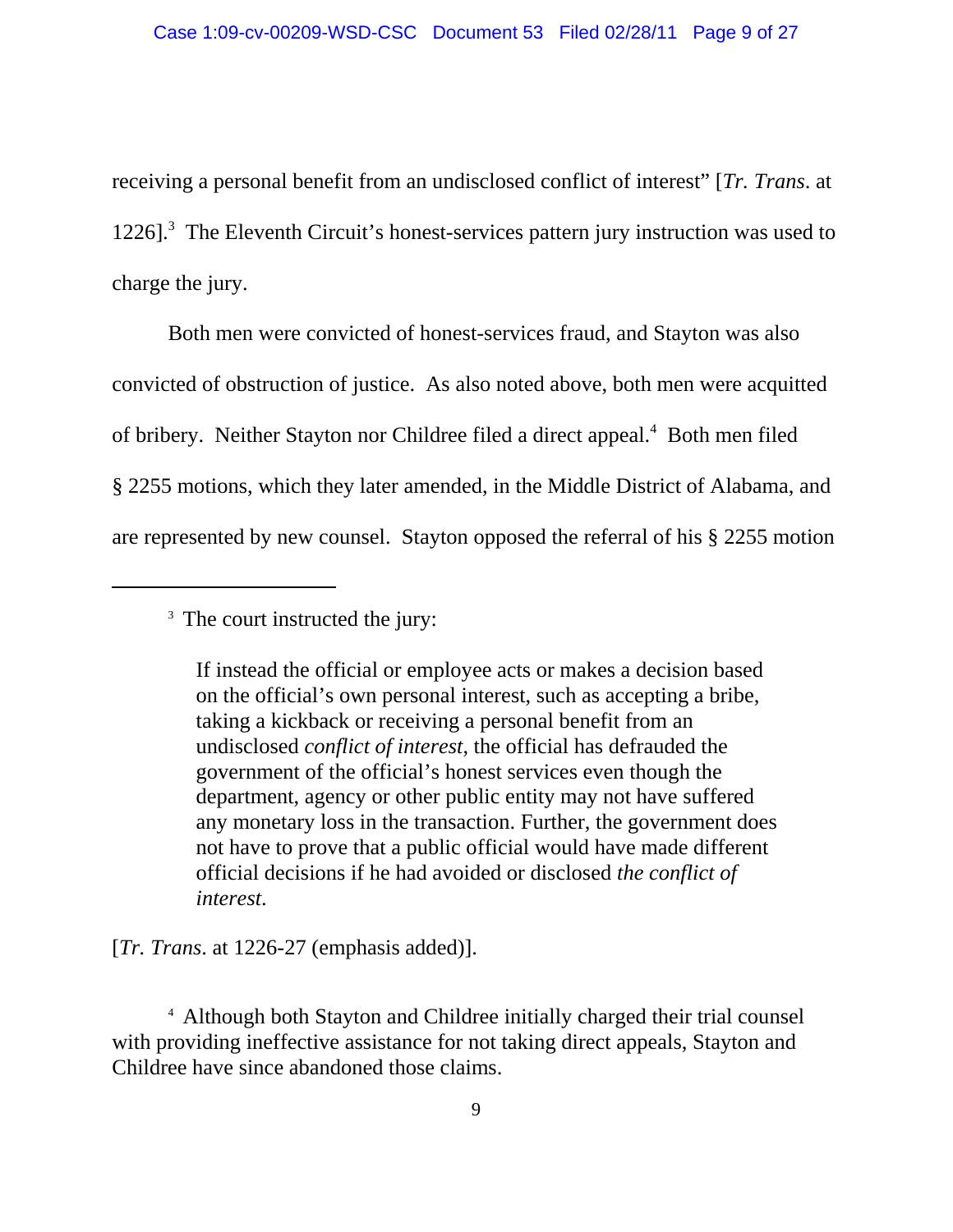to this Court (Duffey, J.) [*Stayton* 9], delaying the transfer for roughly one year.

Ultimately, however, both Stayton and Childree's § 2255 motions were referred

[*Stayton* 30; *Childree* 39]. Stayton and Childree later asked that their § 2255

motions be considered together.

# **II. DISCUSSION**

Federal law provides that:

A prisoner in custody under a sentence of a court established by Act of Congress claiming the right to be released upon the ground that the sentence was imposed in violation of the Constitution or laws of the United States . . . may move the court which imposed the sentence to vacate, set aside or correct the sentence.

28 U.S.C. § 2255(a). Federal law further provides:

If the court finds that . . . there has been such a denial or infringement of the constitutional rights of the prisoner as to render the judgment vulnerable to collateral attack, the court shall vacate and set the judgment aside and shall discharge the prisoner or resentence him or grant a new trial or correct the sentence as may appear appropriate.

*Id*. at (b).

A one-year period of limitation applies to § 2255 motions. That period runs

from the latest of four specified events, one of which is "the date on which the

right asserted was initially recognized by the Supreme Court, if that right has been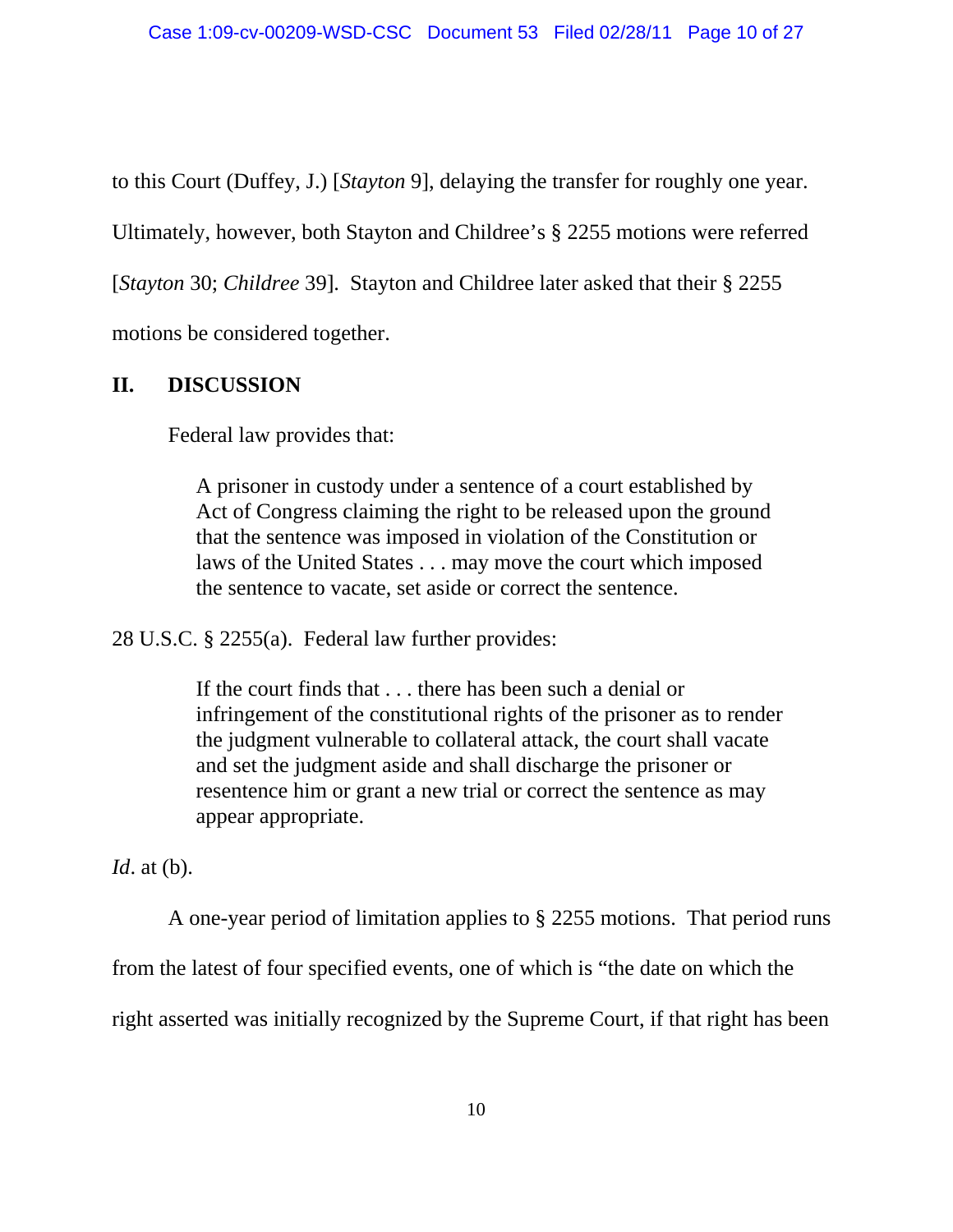newly recognized by the Supreme Court and made retroactively applicable to cases on collateral review." *Id*. at (f)(3). The Government has conceded that the decision in *Skilling* is retroactively applicable on collateral review. *See Bousley v. United States*, 523 U.S. 614, 620 (1998); *see also Schriro v. Summerlin*, 542 U.S. 348, 351-55 (2004). Stayton and Childree's challenge under *Skilling* of their honest-services fraud convictions is timely, as is Stayton's challenge of his obstruction of justice conviction.

#### A. *Procedural default*

The Government contends, however, that Stayton and Childree procedurally defaulted their opportunity to challenge their honest-services fraud convictions under *Skilling* because they did not have the foresight to raise this challenge before or at trial. The Government concedes, as it must, that procedural default does not apply "if the petitioner establishes cause for the waiver and shows actual prejudice resulting from the alleged violation." *Reed v. Farley*, 512 U.S. 339, 354 (1994). The Government does not argue that Stayton and Childree have not suffered "prejudice," only that they have not shown "cause."

The United States Supreme Court has "not given the term 'cause' precise content." *Reed v. Ross*, 468 U.S. 1, 13 (1984). However, the Supreme Court has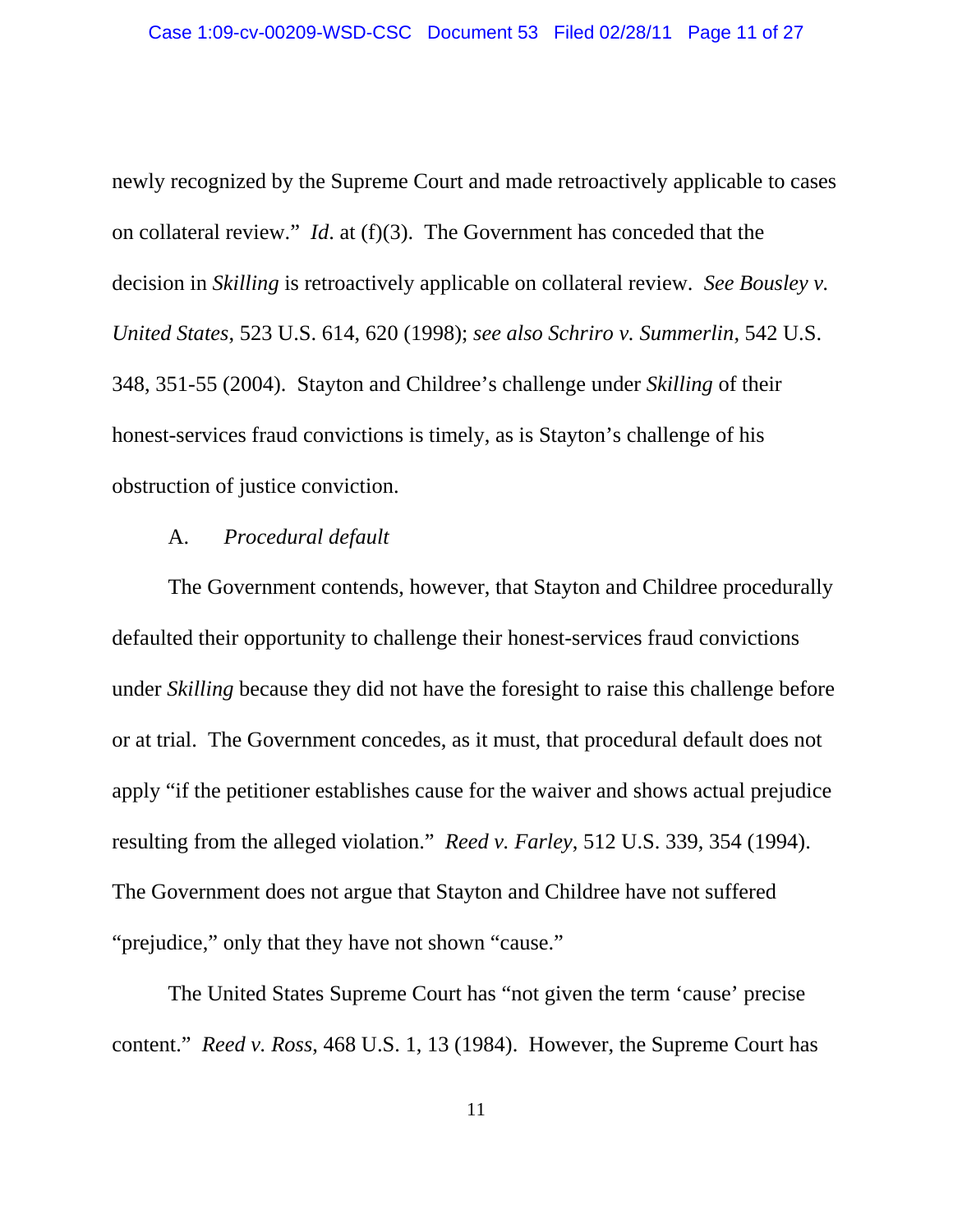clearly recognized that "when the state of the law at the time . . . did not offer a 'reasonable basis' upon which to challenge the jury instructions," that constitutes "cause for failing to raise the issue at that time." *Id*. at 16-17. That condition is met, for instance, where the United States Supreme Court later issues a decision with retroactive effect "'[overturning] a longstanding and widespread practice to which [the Supreme Court] has not spoken, but which a near-unanimous body of lower court authority has expressly approved.'" *Id.* at 17 (quoting *United States v. Johnson*, 457 U.S. 537, 551 (1982)).

*Skilling* represents just the sort of "clear break with the past" that the United States Supreme Court contemplated as giving rise to "cause." *Id*. (quoting *Johnson*, 457 U.S. at 549). Although this Court has not undertaken an independent review of every honest-services fraud decision since the enactment of § 1346 in 1988, it notes that in 2009 the Solicitor General represented to the Supreme Court that "courts have defined the two major categories (bribes/kickbacks and undisclosed self-dealing/conflicts-of-interest) that fall within the [honest-services fraud] paradigm" and that "courts have universally characterized as 'core misconduct' covered by the statute cases . . . based on a public official's undisclosed conflict of interest." Brief for United States at 24 & 35 *Black v.*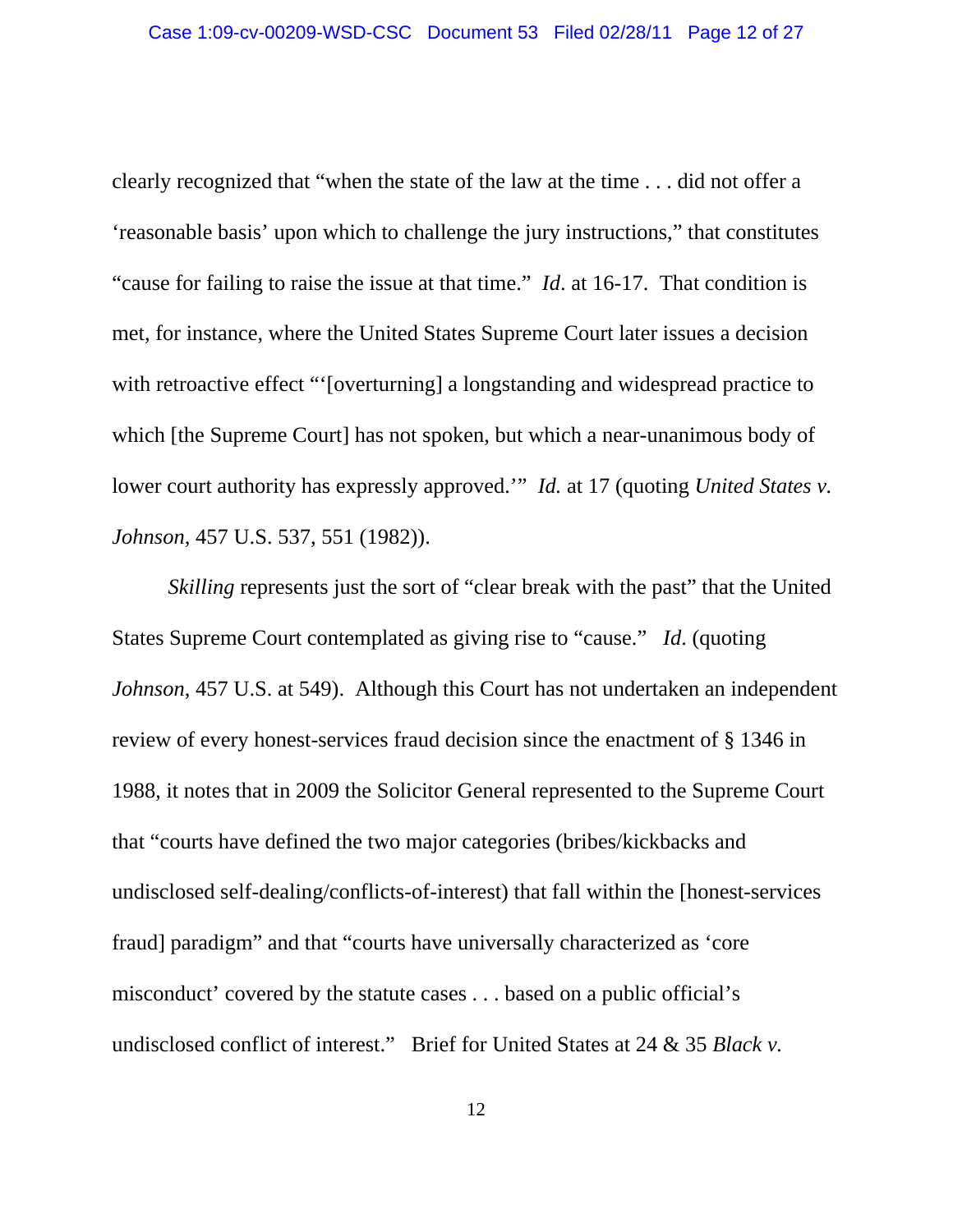*United States*, 130 S. Ct. 2963 (2010) (No. 08-876), 2009 U.S. S. Ct. Briefs LEXIS 1009 at \*26-27 & 43-44; *see also* Brief for United States at 55 *Skilling v. United States*, 130 S. Ct. 2896 (2010) (No. 08-1394), 2010 U.S. S. Ct. Briefs LEXIS 33 at \*76 ("both forms of undisclosed self-dealing are core honest services frauds"). Neither Skilling's lawyers nor the *Skilling* Court identified any court of appeals case decided in the twenty-plus years after § 1346 was enacted in which conflicts of interest were found to be outside the scope of the honest-services fraud statute. The *Skilling* Court acknowledged that "[u]niformly, [the courts of appeal] . . . have declined to throw out the statute as irremediably vague." *Skilling*, 130 S. Ct. at 2928.5

Instead, by terming "conflict of interest" prosecutions as "relative[ly] infrequent" and "amorphous," the *Skilling* Court elected to define them out of the

<sup>&</sup>lt;sup>5</sup> In the Eleventh Circuit, cases rejecting constitutional challenges to § 1346 included: *United States v. Hasner*, 340 F.3d 1261, 1268-69 (11th Cir. 2003) (rejecting void for vagueness challenge), *cert. denied*, 543 U.S. 810 (2004); *United States v. Paradies*, 98 F.3d 1266, 1282-83 (11th Cir. 1996) (same), *cert. denied*, 522 U.S. 1014 (1997); *United States v. Castro*, 89 F.3d 1443, 1455-56 (11th Cir. 1996) (same), *cert. denied*, 519 U.S. 1118 (1997); *United States v. Waymer*, 55 F.3d 564, 568-69 (11th Cir. 1995) (same), *cert. denied*, 517 U.S. 1119 (1996).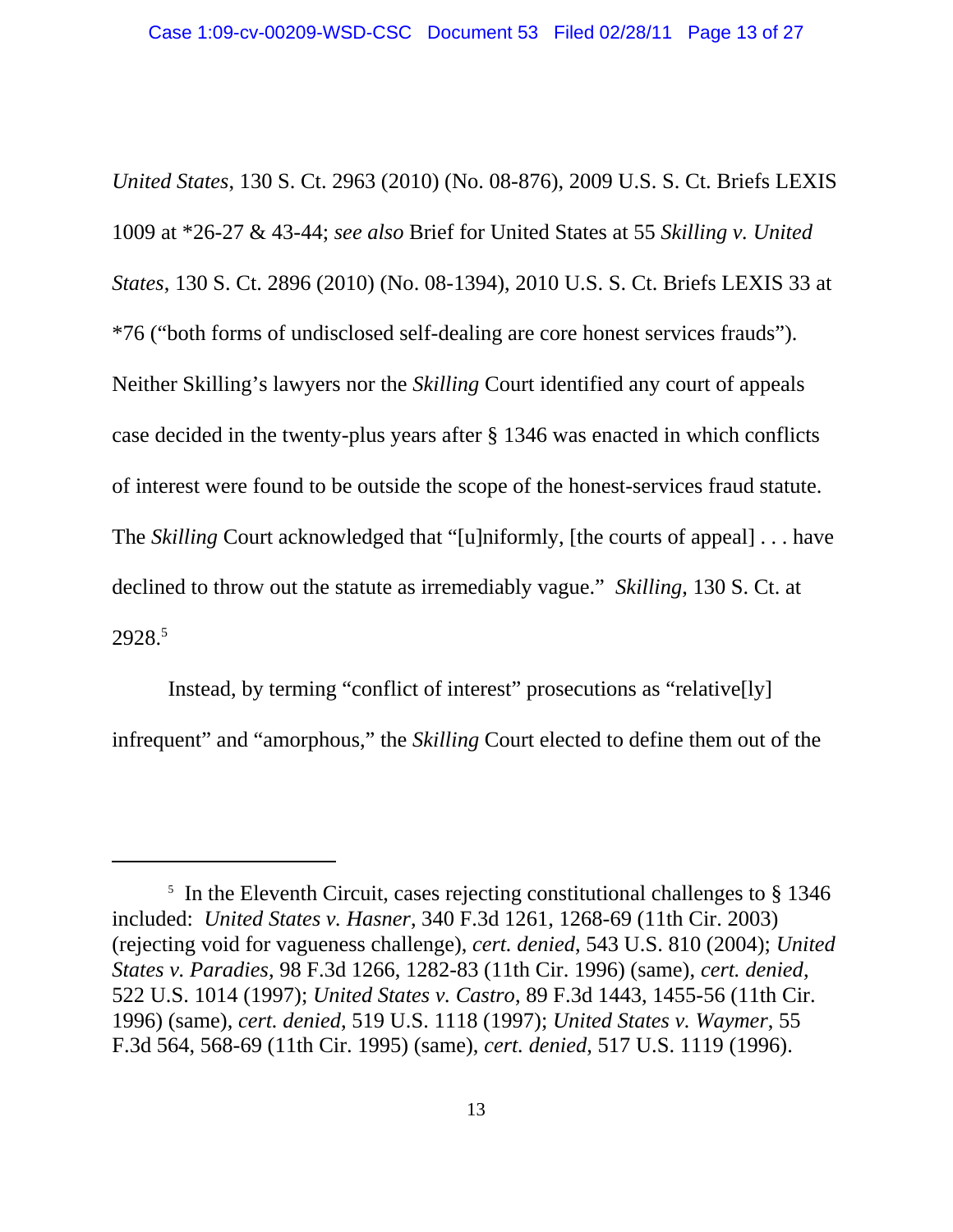"core" of honest-services fraud. Skilling, 130 S. Ct. at 2932.<sup>6</sup> But as Justice Scalia observed, in recognition of the fact that, before *Skilling*, no circuit had limited § 1346's scope to just bribes and kickbacks: "Until today, no one has thought (and there is no basis for thinking) that the honest-services statute prohibited only bribery and kickbacks," *Skilling*, 130 S. Ct. at 2940 (Scalia, J., concurring in part). Thus, when the United States Supreme Court "pare[d] down" the scope of § 1346 to cover only bribes or kickbacks, it overturned a "longstanding and widespread practice" by holding that prosecutions premised on conflicts of interest must be "exclude[d]" from the ambit of § 1346. *Skilling*, 130 S. Ct. at 2932. That was a watershed change.

This Court acknowledges that the Eleventh Circuit has generally declined to find "novelty" where "a number of others before had raised the claim before the

<sup>6</sup> In the Eleventh Circuit, "conflict of interest" prosecutions under § 1346 were sufficiently common that language addressing them was included in the pattern jury instructions for criminal cases. *See, e.g.,* Eleventh Circuit Pattern Jury Instructions – Criminal Cases 310-314 (2003) (instructing that a conviction should be returned for honest-services fraud if a defendant "benefit[ed] from an undisclosed conflict of interest"); Eleventh Circuit Pattern Jury Instructions – Criminal Cases 318-22 (2010) (same, but noting the grant of certiorari in *Skilling*). *See also, e.g.*, Third Circuit Pattern Jury Instructions – Criminal Cases 476-78 (2009) (instructing that a conviction should be returned for honest-services fraud if a defendant did "not disclose material information regarding a conflict of interest").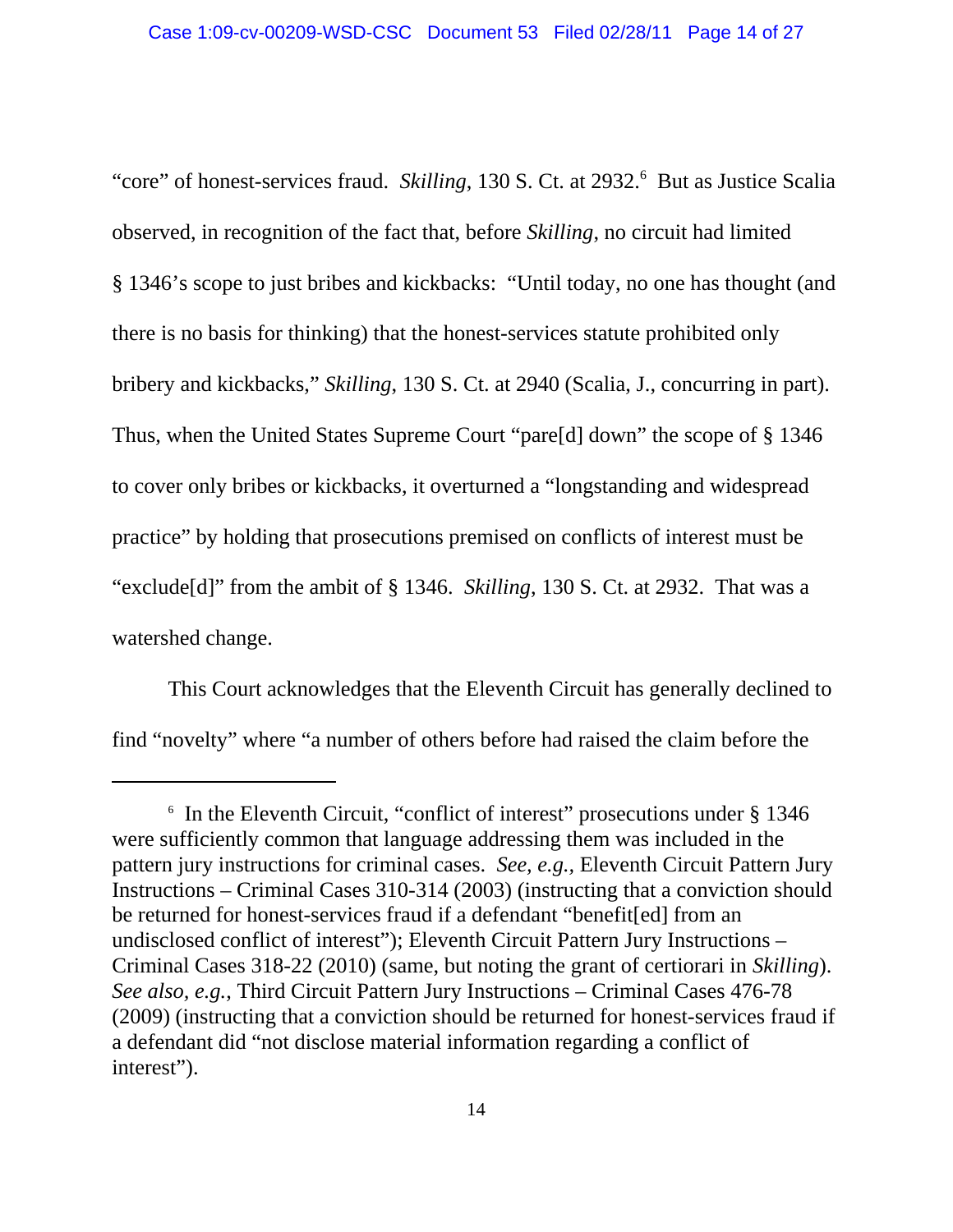petitioner failed to do so." *Howard v. United States*, 374 F.3d 1068, 1072-73 (11th Cir. 2004) (citing cases). But *Alabama v. Shelton*, 535 U.S. 654 (2002), the retroactive Supreme Court decision before the Eleventh Circuit in *Howard*, was one that resolved a circuit split. *See id.* at 1073 ("That is why the *Shelton* Court was able to observe that 'courts have divided on the Sixth Amendment question presented in this case.'"). Thus, in *Howard*, the Eleventh Circuit did not have before it a decision that marked a "clear break" with a "long-standing and widespread practice . . . which a near-unanimous body of lower court authority has expressly approved." *Reed v. Ross*, 468 U.S. at 16-17. Rather, it had a case in which defendants in other parts of the country had successfully raised a constitutional claim that was still "live." Because it was reasonable to have expected Howard to have done the same, his *Shelton*-based-claim fell outside the scope of *Reed v. Ross* and did not excuse his procedural default.<sup>7</sup>

<sup>&</sup>lt;sup>7</sup> The Supreme Court's admonition that "futility cannot constitute cause if it means simply that a claim was unacceptable to [a] particular court at [a] particular time," first included in a footnote in *Engle v. Isaac*, 456 U.S. 107, 130 n.35 (1982), and later repeated in *Bousley v. United States*, 523 U.S. 614, 623 (1998), is not inconsistent with *Reed v. Ross*, 468 U.S. 1 (1984). Indeed, had the *Bousley* Court intended to overrule *Reed v. Ross*, it would have said so. The *Bousley*-standard – requiring a defendant to raise a constitutional claim if that claim is finding traction in other courts even if not the "particular court" in which the defendant is being tried – can be reconciled with the *Reed v. Ross*-standard – acknowledging that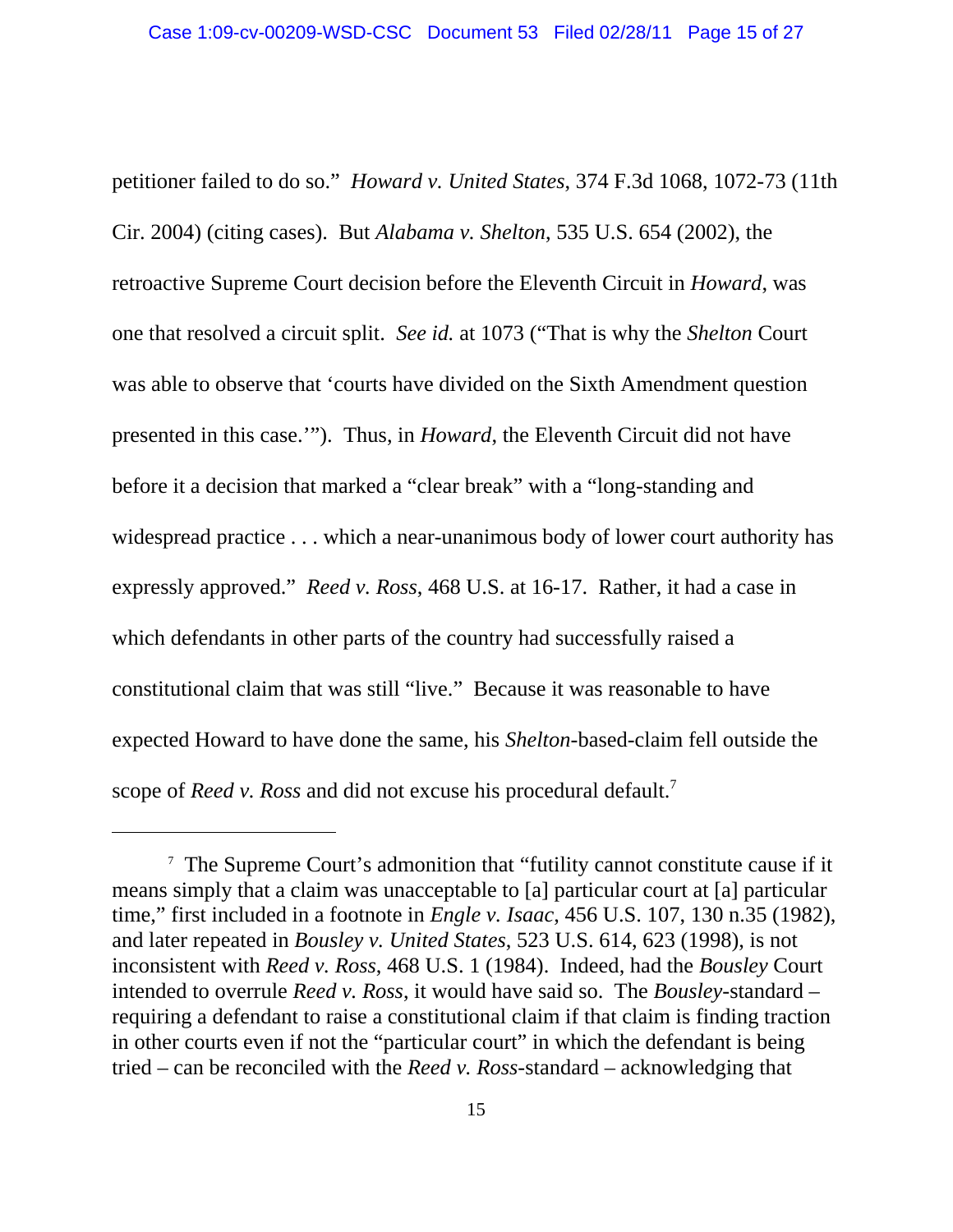The issue presented here is not chalked on a clear slate. Twenty-four years ago, the United States Supreme Court decided *McNally v. United States*, 483 U.S. 350 (1987). That case "rejected the theory that the mail-fraud statute protects the intangible right of the citizenry to good government." *Dalton v. United States*, 862 F.2d 1307, 1308 (8th Cir. 1988).<sup>8</sup> For defendants who had been convicted on the theory that *McNally* rejected, the same procedural default issue that this Court now faces in the wake of *Skilling* arose. Observing that "[a]t the time of her conviction, every federal court of appeals to consider the issue, including our Court, had approved the 'intangible rights' theory of mail-fraud prosecutions," the Honorable

where "longstanding and widespread practice" in a "near-unanimous body of lower court authority" has indicated that a constitutional claim is meritless, a defendant need not continue to make it. What matters is whether rejection of a constitutional claim has been nearly universal. As the Supreme Court itself suggested, once it is plain that a "near-unanimous body of lower court authority" has rejected a constitutional claim, "we might actually disrupt . . . proceedings by encouraging defense counsel to include any and all remotely plausible constitutional claims that could, some day, gain recognition." *Reed v. Ross*, 468 U.S. 1 at 16. After a certain point, it is not merely futile to raise an issue that a near-unanimous body of lower court authority treats as meritless, it is detrimental. The defendant, defense counsel, and courts are all better served by focusing their limited resources and time on issues to which courts remain open and receptive.

<sup>8</sup> Section 1346 was enacted promptly thereafter to reverse *McNally* legislatively. *Skilling*, 130 S. Ct. at 2926 (Congress "responded swiftly").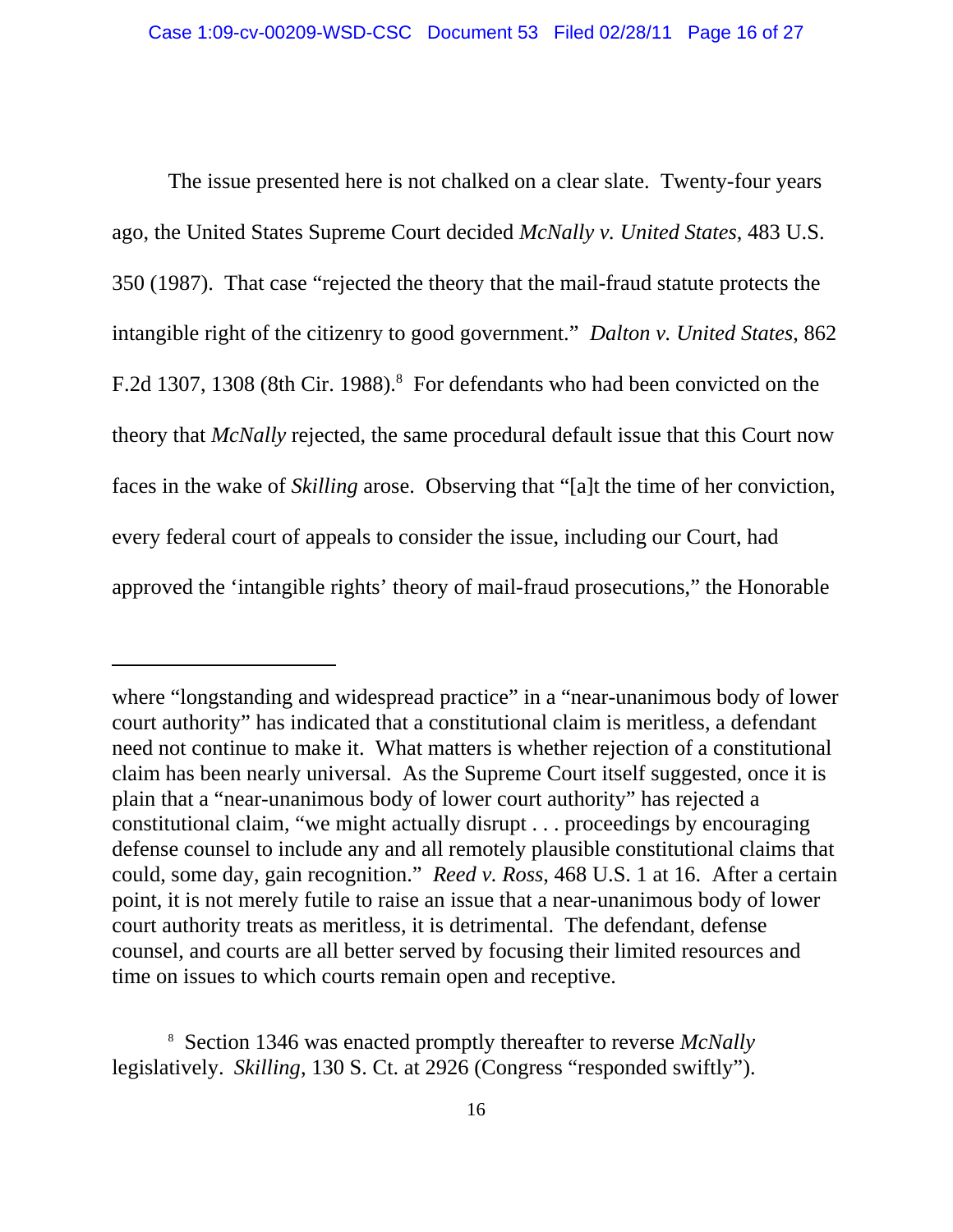Richard Arnold concluded that "[t]he *McNally* decision represented precisely the kind of 'clear break with the past, . . . overturn[ing] a long-standing and widespread practice . . . which a near-unanimous body of lower court authority has expressly approved' which will excuse a prior failure to raise a claim." *Id*. at 1310 (citing *Reed v. Ross*, 468 U.S. at 17). What was true in the wake of *McNally*, is equally true in the wake of *Skilling*. There has been a "clear break" that supplies the requisite "cause."

Moreover, application of the *Reed v. Ross-*standard to find "cause" to permit Stayton and Childree to bring a *Skilling*-challenge to their honest-services fraud convictions – rather than rejecting that challenge as procedurally defaulted because "a number of others before had raised the claim before the petitioner failed to do so," *Howard*, 374 F.3d at 1072-73 – is consistent with the Supreme Court's direction to lower courts just last year not to "erroneously rel[y] on an overly rigid *per se* approach" in "cause and prejudice" determinations in habeas cases. *Holland v. Florida*, 130 S. Ct. 2549, 2565 (2010). Applied too rigidly, the *Howard*standard would prevent any defendant from relying on a Supreme Court decision to establish "cause." It is the nature of how the modern Supreme Court works that it waits for lower courts – usually many – to first "test and refine" constitutional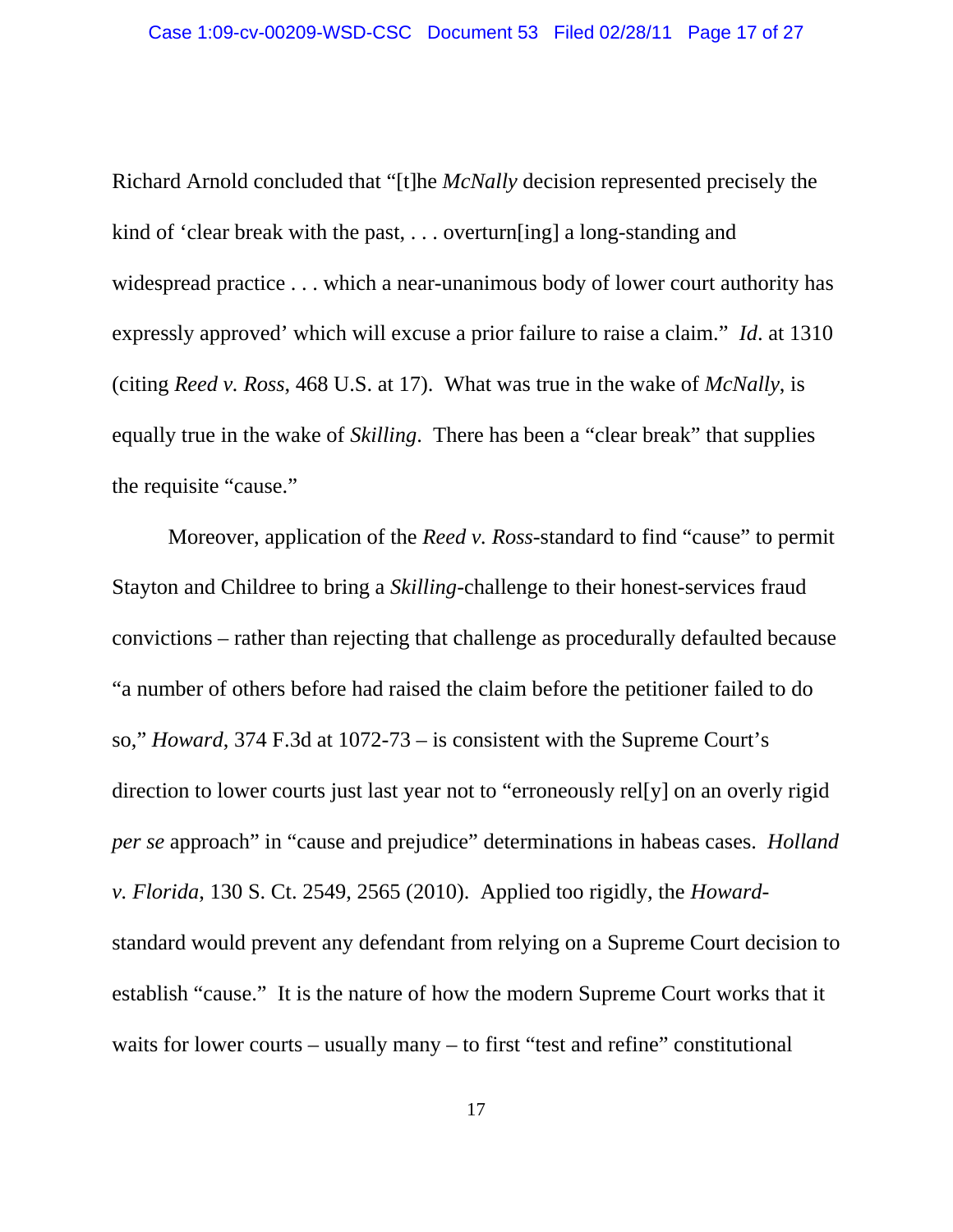questions before granting certiorari. *See, e.g., Adams v. Robertson*, 520 U.S. 83, 91 (1997) (dismissing writ of certiorari as improvidently granted where constitutional question had not been fully litigated). It will, therefore, almost always be true that "a number of others" will have "raised the claim" before the Supreme Court takes a representative case and issues a decision. That is why the significant issue – the nuance that reconciles *Bousley* with *Reed v. Ross* – is whether the constitutional claim has already met with nearly universal rejection in lower courts before the Supreme Court rules. *See supra* n.7. That is what determines whether there has been a "clear break" with the past.

Because *Skilling* marks such a "clear break," Stayton and Childree have shown "cause" for not having raised their constitutional challenge to § 1346 sooner. The Government has conceded "prejudice." This Court finds that Stayton and Childree may pursue their claims under *Skilling*.

## B. *Application of Skilling*

A principal question in this case is whether Stayton and Childree's convictions for honest-services fraud must be vacated in the wake of *Skilling*. Although there is no question that the honest-services fraud instruction given to the jury in 2007 "was a good instruction before the Supreme Court ruled that honest-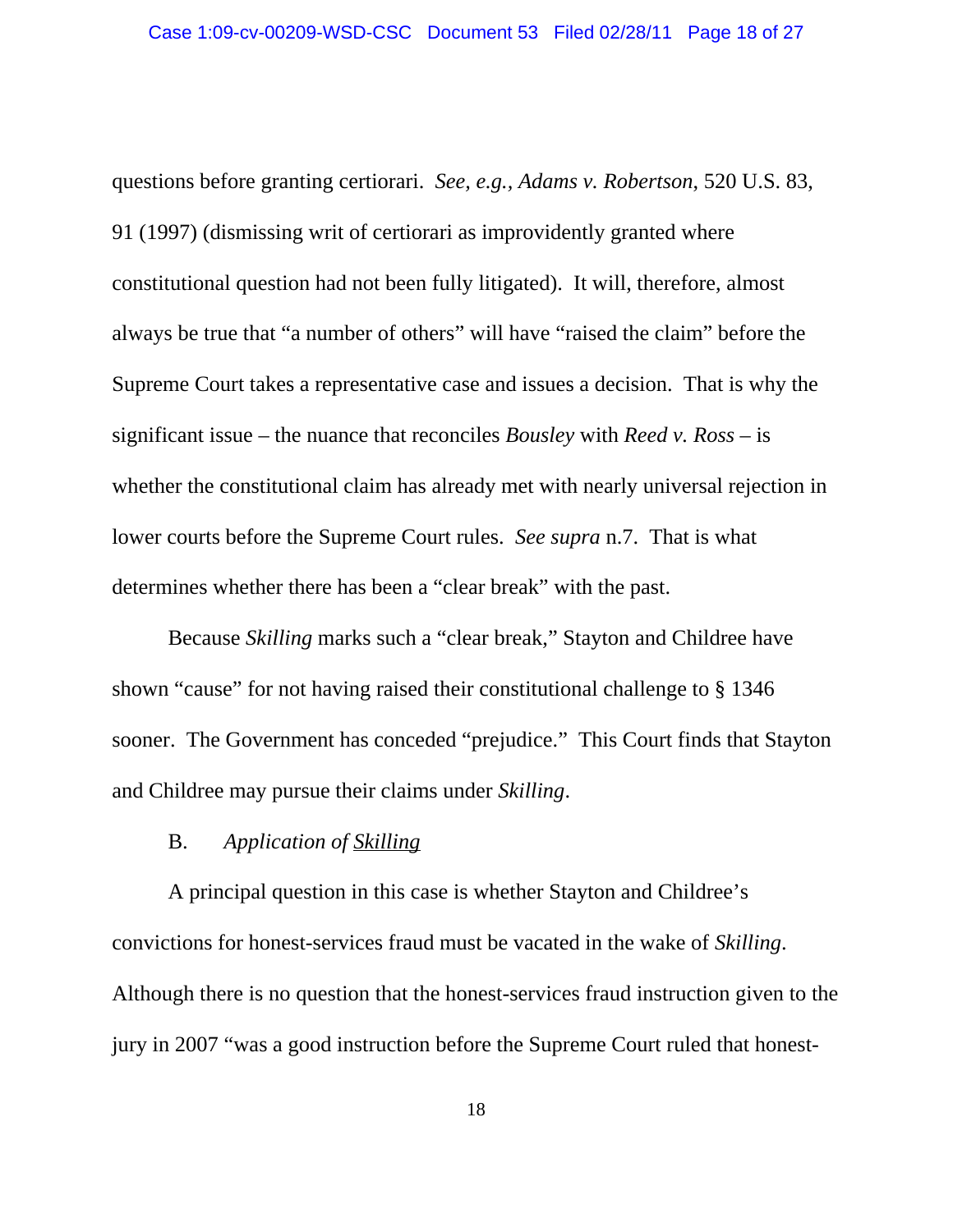services fraud requires proof of a bribe or kickback," *United States v. Black*, 625 F.3d 386, 391-92 (7th Cir. 2010), in hindsight that instruction was flawed. In light of *Skilling*, the jury should not have been instructed that it could convict Stayton and Childree of honest-services fraud based solely on "conflicts of interest." *See supra* at n.3. Following the *Skilling* court's holding in 2010 that § 1346 must be construed "to encompass only bribery and kickback schemes,"

*Skilling*, 130 S. Ct. at 2933, it is clear that the instruction given to the jury in 2007 in this case was overbroad.

The jury returned a general verdict [*Criminal* 135] on the form proposed by the Government [*Criminal* 121]. That general verdict form did not ask the jury to specify the basis on which it found Stayton and Childree guilty of honest-services fraud. Because the jury returned a general verdict, it is not possible to say with certainty whether Stayton and Childree were found guilty of honest-services fraud on the basis of "accepting a bribe," "taking a kickback," "receiving a personal benefit from an undisclosed conflict of interest," or some combination. While the jury might have concluded that the \$61,071.75 payoff of Stayton's second mortgage by Childree amounted to a kickback, it might also have convicted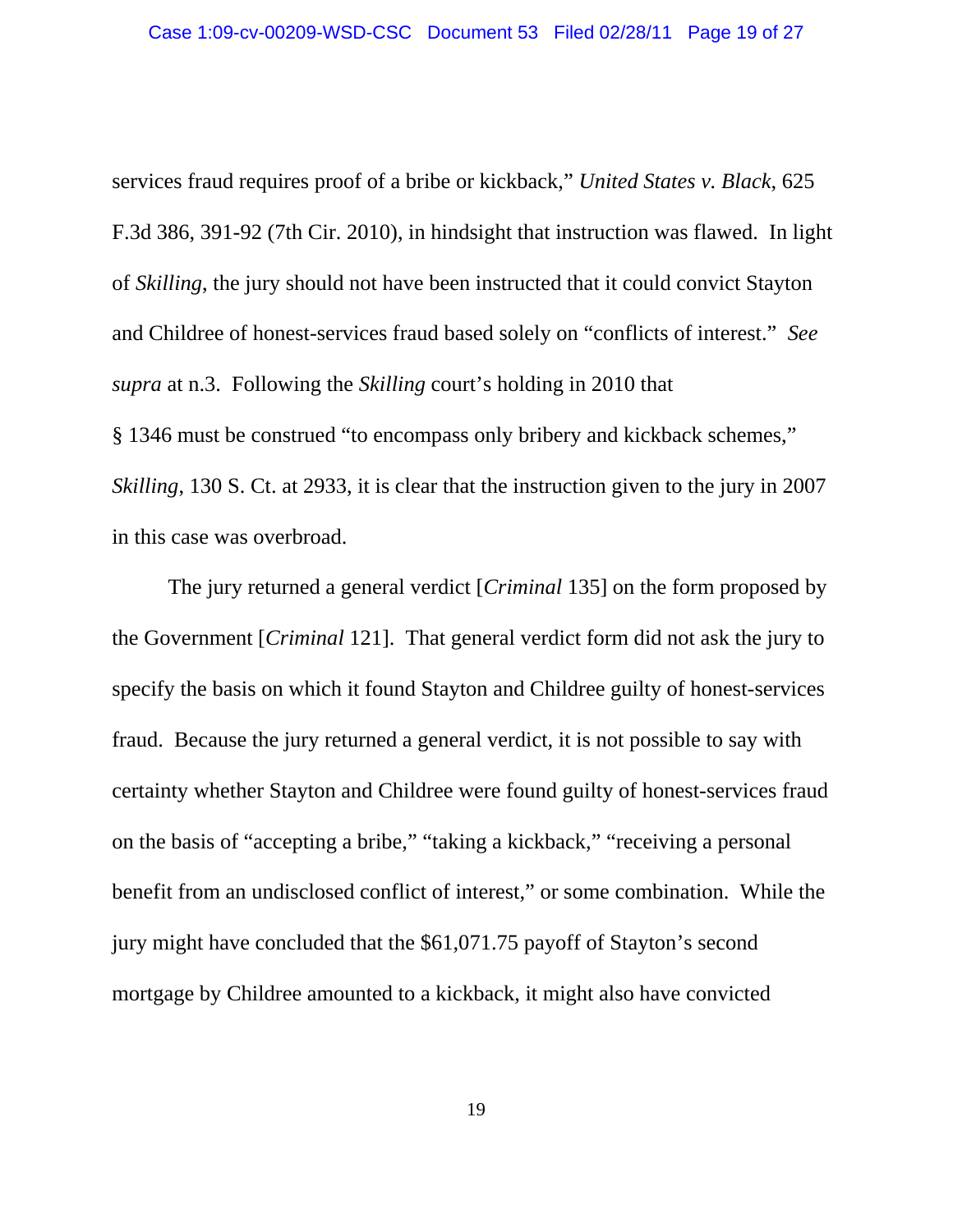Childree and Stayton for receiving a personal benefit from an undisclosed conflict of interest.<sup>9</sup>

In a line of cases originating with *Stromberg v. California*, 283 U.S. 359 (1931), and running through *Griffin v. United States*, 502 U.S. 46 (1991), the Supreme Court has discussed the circumstances in which a general verdict must be set aside. Among other things, vacatur is "*constitutionally* compelled," *Clark v. Crosby*, 335 F.3d 1303, 1309 (11th Cir. 2003), "where a provision of the Constitution forbids conviction on a particular ground [and] the general verdict *may* . . . have rested on that ground," *Griffin*, 502 U.S. at 53 (emphasis added). Given the overbreadth of the jury instruction and the resulting uncertainty about the basis for the verdict, the honest-services fraud convictions of Childree and Stayton under  $\S$  1346 must be set aside.<sup>10</sup>

<sup>&</sup>lt;sup>9</sup> In light of the acquittals on the stand-alone bribery counts, it seems unlikely that Childree and Stayton's honest-services fraud convictions rest on a finding that the \$61,071.75 mortgage payoff was a bribe.

<sup>&</sup>lt;sup>10</sup> This is not a finding that either man is "actually innocent" of honestservices fraud. Rather, in this case, the "guilty" verdict that was appropriately returned by the jury in 2007 now has to be set aside because the Supreme Court construed § 1346 in a new and significantly narrower fashion in 2010. The Government may elect to retry one or both men. In making that election, the Government may wish to consider the final paragraph of the opinion in *United*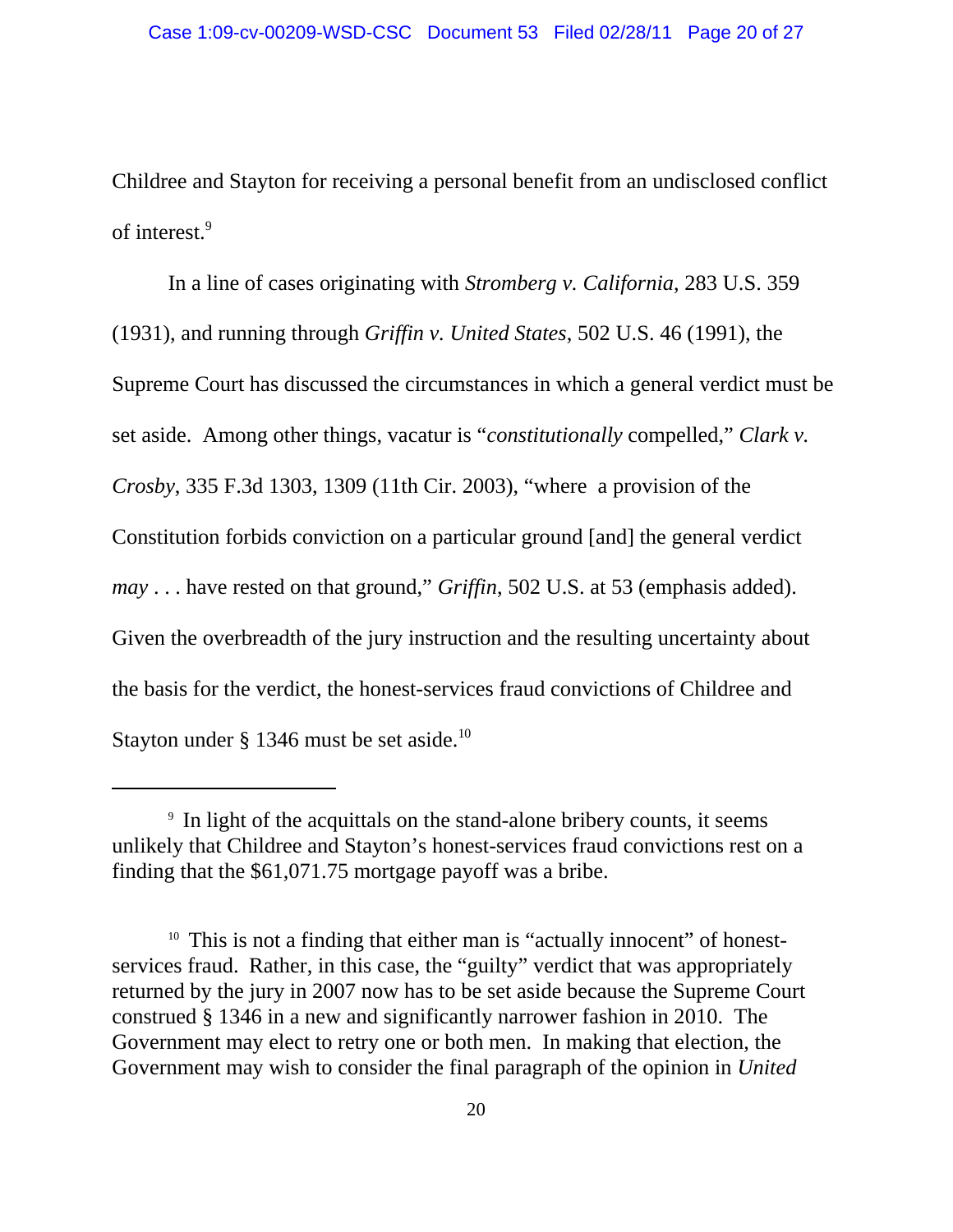# C. *Stayton's obstruction of justice conviction*

A further question in this case is what becomes of Stayton's obstruction of justice conviction. Only two of the grounds that Stayton raises in his amended § 2255 motion have any bearing on that issue. [*See Stayton* 15 ("Ground One C" and "Ground Three")]. Both are based on the argument that the Government violated his rights under *Brady v. Maryland*, 373 U.S. 83 (1963), when it failed to share before trial the results of the Secret Service's August 2007 analysis of the "thank you" note. *See supra* at 7-8. Stayton's first claim is that there was a standalone *Brady* violation, and Stayton's second claim is that his trial counsel was ineffective for not asserting that there had been a *Brady* violation. That pair of claims fails for several reasons.

When the Government withholds evidence, there is a *Brady* violation only if that evidence is (1) favorable to the accused (because it is exculpatory or impeaching) and (2) material (so that its non-disclosure caused the defendant prejudice). *See, e.g., Cone v. Bell*, 129 S. Ct. 1769, 1782-83 (2009); *Strickler v. Greene*, 527 U.S. 263, 281-82 (1999); *Allen v. Sec'y, Fla. Dep't of Corr.*, 611 F.3d

*States v. Black*, 625 F.3d 386, 394 (7th Cir. 2010).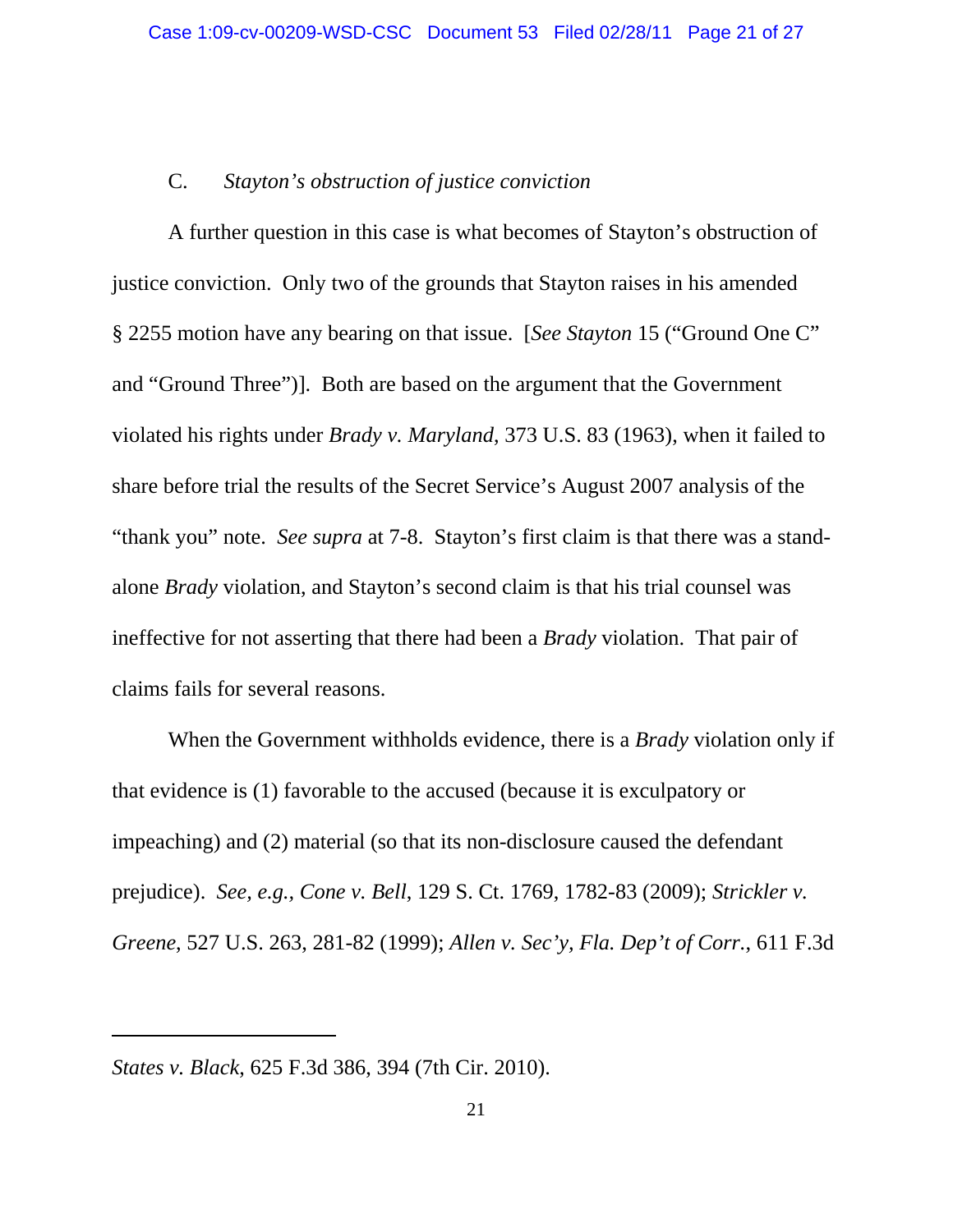740, 745-46 (11th Cir. 2010). In this case, the Secret Service report is neither "favorable" to Stayton, nor "material" to his conviction for obstruction of justice.

The "thank you" note from Stayton that Childree belatedly produced in July 2007 bore a January 2002 date. Stayton argued that, in fact, the note had been written in 2002. The Government believed it might actually have been written in 2007. The Secret Service's August 2007 report did *not* resolve that disagreement. The Secret Service simply "determined that the black ink used . . . matched a standard that was commercially available prior to 2002 and is still widely available" [*Stayton* 24-2 at 3]. In other words, the note *might* have been written in 2002, as Stayton contended, or it *might* have been written in 2007, as the Government believed. The Secret Service report opined, quite accurately: "Therefore, no conclusion could be rendered regarding the authenticity of Exhibit Q1 with respect to the first production date of the writing ink" [*id*.].

The Secret Service's watermark and indented writing analysis added little, if any, more. Watermark analysis revealed nothing because there was no discernable watermark on the "thank you" note. Indented writing analysis showed only that at some point the word "Curt" – Childree's nickname – was written and double underscored on a piece of paper placed on top of the note. Neither of these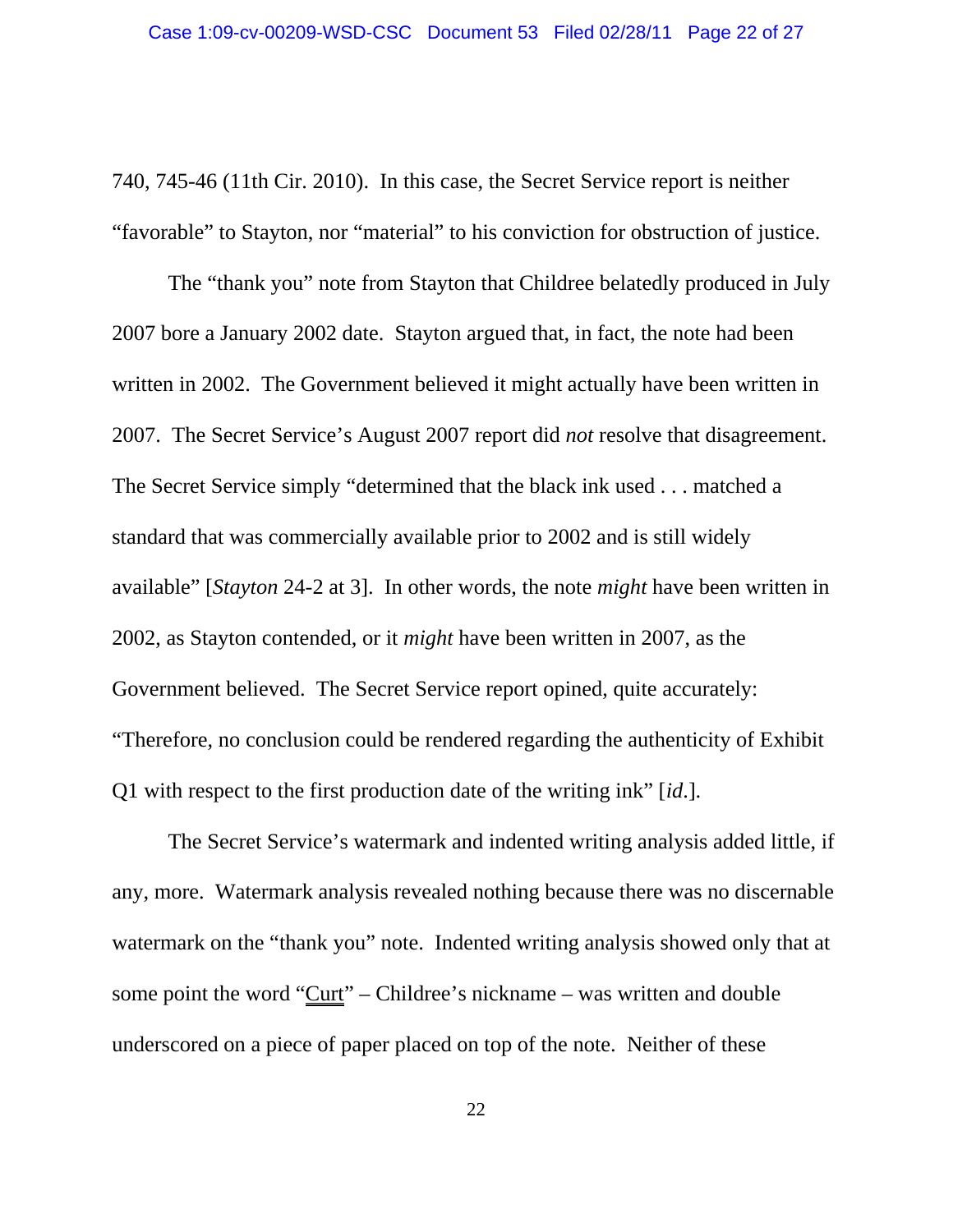additional two forms of analysis indicate whether the note was written in 2002 or written in 2007. In short, the Secret Service report is neutral; it favors neither the Government nor Stayton.

Even assuming for the sake of discussion that the report was "favorable" to Stayton, it would only be material if there was a "reasonable probability that the withheld evidence would have altered at least one juror's assessment [of the case]." *Cone*, 129 S. Ct. at 1783. That probability is judged not by viewing the withheld evidence in isolation, but rather in light of all other evidence. *See Kyles v. Whitley*, 514 U.S. 419, 436 (1999); *see also Maharaj v. Sec'y for Dep't of Corr.*, 432 F.3d 1292, 1309-10 (11th Cir. 2005). Stayton's own grand jury and trial testimony, as this Court previously observed at sentencing, was "not credible and . . . not believable" [*Criminal* 159 at 33]. "[T]he jury was free to reject the testimony . . . as a fabrication and use it as substantive evidence of his guilt." *United States v. Artis*, 261 F. App'x 176, 180 (11th Cir. 2008). "This rule applies with special force where the elements to be proved for a conviction include highly subjective elements: for example, the defendant's intent or knowledge . . . ." *United States v. Brown*, 53 F.3d 312, 315 (11th Cir. 1995). In any event, Stayton's testimony was not the only evidence against him. In combination with the other testimony and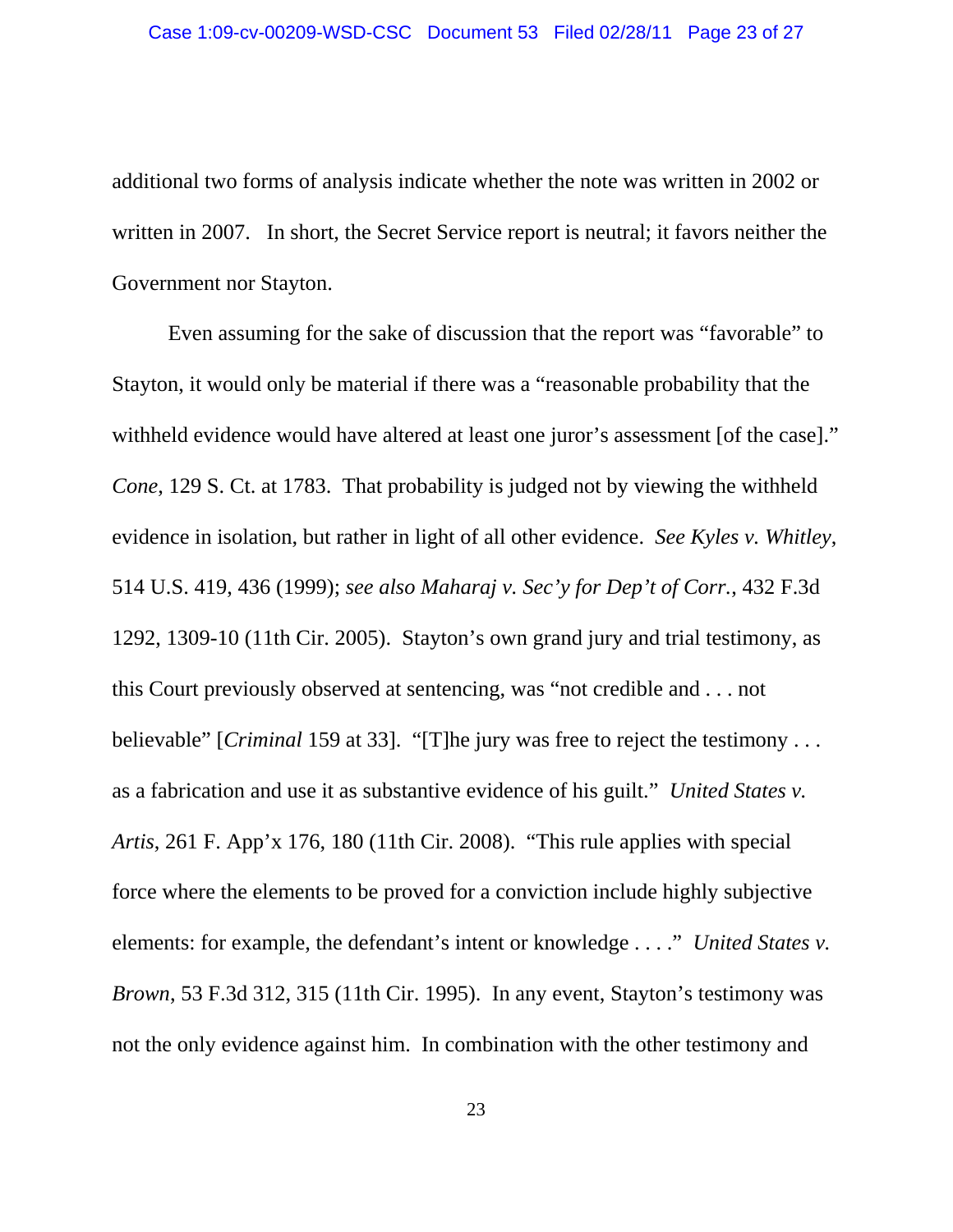exhibits, *see supra* 3-6, the obstruction of justice case against Stayton was overwhelming. The Secret Service report could not "'reasonably be taken to put the whole case in such a different light as to undermine confidence in the verdict.'" *Strickler*, 527 U.S. at 290 (quoting *Kyles*, 514 U.S. at 435). The Secret Service report was not "material" within the meaning of *Brady*, even if it was *Brady* material.

 The Government's decision not to disclose the Secret Service report was not a *Brady* violation, and "it is axiomatic that the failure to raise nonmeritorious issues does not constitute ineffective assistance." *Bolender v. Singletary*, 16 F.3d 1547, 1573 (11th Cir. 1994); *see also Lockhart v. Fretwell*, 506 U.S. 364, 374 (1993) (O'Connor, J., concurring) ("today we hold that the court making the [ineffective assistance of counsel] determination may not consider the effect of an objection it knows to be wholly meritless under current governing law"). Because there was no stand-alone *Brady* violation, Stayton's trial counsel was not ineffective for failing to argue that there was.

Both "Ground One C" and "Ground Three" in Stayton's amended § 2255 motion, which raised the *Brady* issue as ineffective assistance of counsel and stand-alone claims respectively [*Stayton* 15 at 15 & 20-23], are without merit.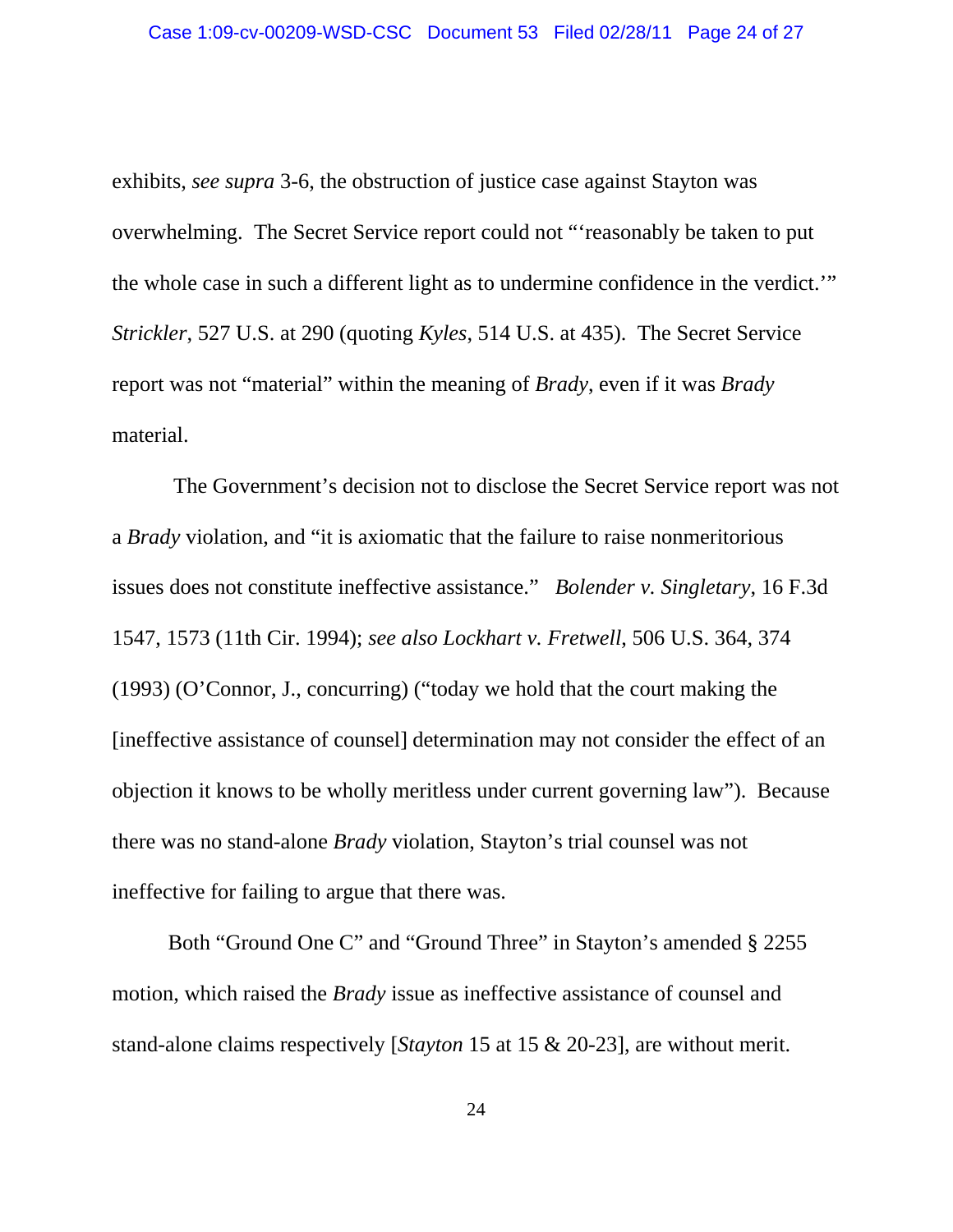Stayton's obstruction of justice conviction will not be disturbed. In light of the Court's decision to vacate Stayton's honest-services fraud conviction, this Court finds that it is appropriate to resentence Stayton on the obstruction of justice conviction. *See* 28 U.S.C. § 2255(b).

## D. *Certificate of Appealability*

This Court "must issue or deny a certificate of appealability when it enters a final order adverse to the [movant]." Rule 11(a), Rules Governing Section 2255 Proceedings for the United States District Courts. A § 2255 movant "cannot take an appeal unless a circuit justice or a circuit or district judge issues a certificate of appealability under 28 U.S.C. § 2253(c)." Fed. R. App. P. 22(b)(1). "A certificate of appealability may issue . . . only if the [movant] has made a substantial showing of the denial of a constitutional right." 28 U.S.C. § 2253(c)(2). To make a substantial showing of the denial of a constitutional right, a § 2255 movant must demonstrate "that reasonable jurists could debate whether (or, for that matter, agree that) the petition should have been resolved in a different manner or that the issues presented were adequate to deserve encouragement to proceed further." *Miller-El v. Cockrell*, 537 U.S. 322, 336 (2003) (citations and quotation marks omitted).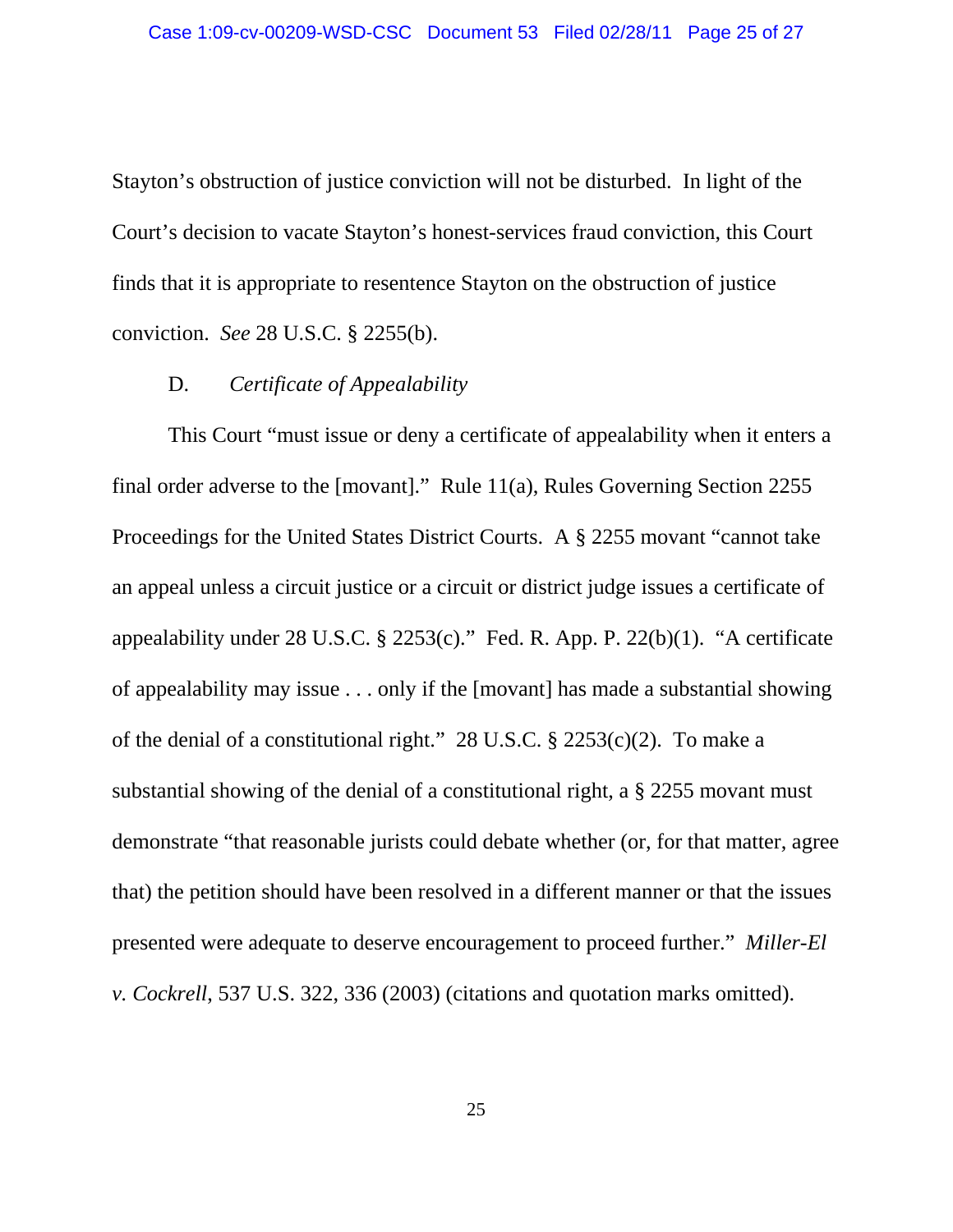With respect to their honest-services fraud convictions, both Stayton and Childree have been granted relief under § 2255, and certificates of appealability are not required to be issued. With respect to his obstruction of justice conviction, Stayton has not demonstrated that he has been denied a constitutional right or that the issue is reasonably debatable or deserves encouragement to proceed further. Issuance of a certificate of appealability is not warranted in this case.

## **III. CONCLUSION**

For the reasons stated above,

 **IT IS HEREBY ORDERED** that Childree's Motion to Vacate, Set Aside or Correct Sentence [*Childree* 14] is **GRANTED** and his honest-services fraud conviction is vacated;

**IT IS FURTHER ORDERED** that Stayton's Amended Motion under § 2255 [*Stayton* 12] is **GRANTED IN PART AND DENIED IN PART**. Stayton's motion with respect to his honest-services fraud conviction under 18 U.S.C. §§ 1343 and 1346 is **GRANTED** and his honest-services fraud conviction is **VACATED**. Stayton's motion with respect to his conviction for obstruction of justice under 18 U.S.C. § 1503 is **DENIED**, however, Stayton will be **RESENTENCED** on his obstruction of justice conviction; and